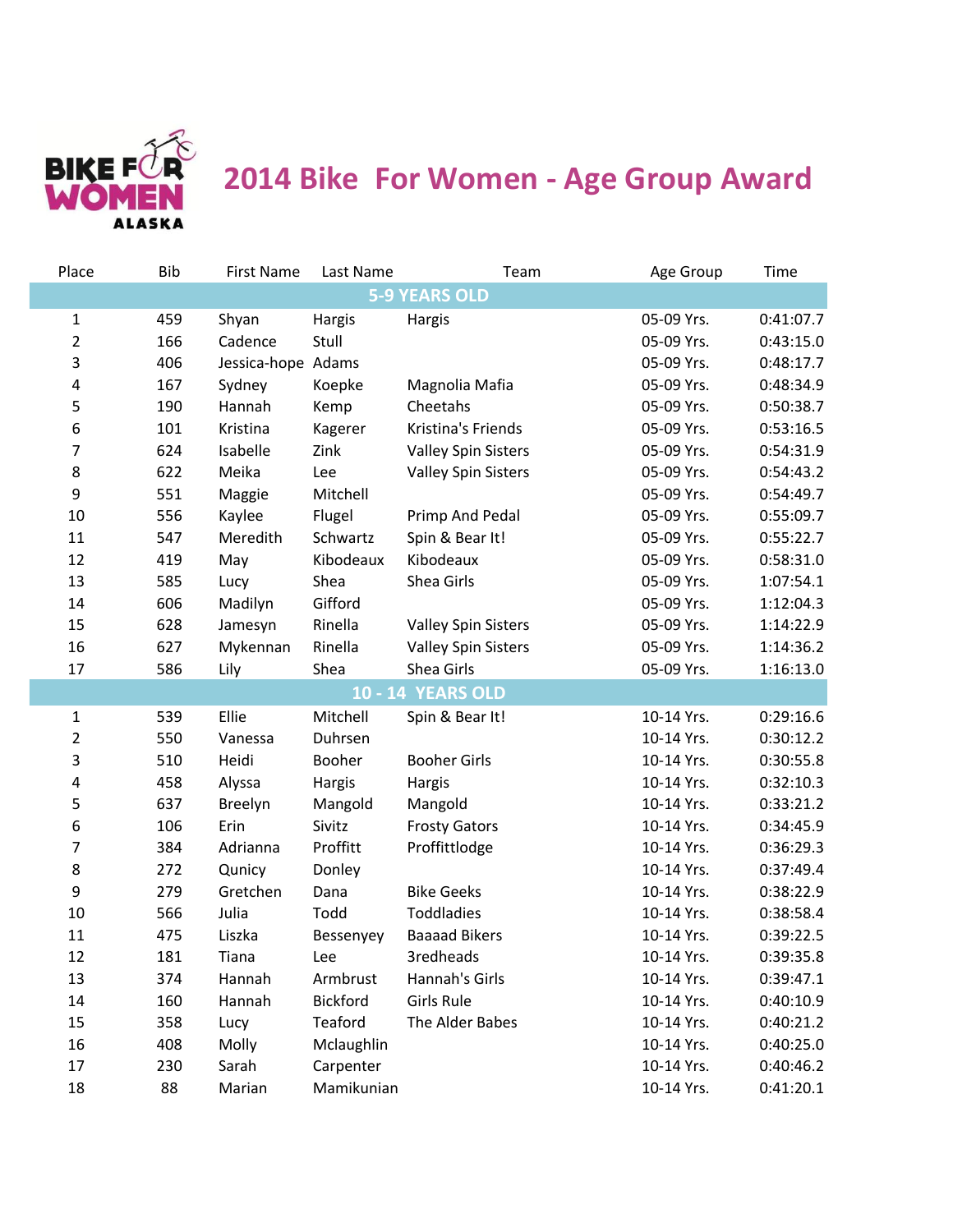| 19                      | 327 | Sarah         | Mixsell       | <b>Piccard Ladies</b>      | 10-14 Yrs. | 0:41:51.0 |
|-------------------------|-----|---------------|---------------|----------------------------|------------|-----------|
| 20                      | 414 | Layla         | Beam          |                            | 10-14 Yrs. | 0:42:30.7 |
| 21                      | 278 | Margaret      | Dana          | <b>Bike Geeks</b>          | 10-14 Yrs. | 0:43:29.5 |
| 22                      | 522 | Madison       | Edwards       | Maddie And Me              | 10-14 Yrs. | 0:43:44.3 |
| 23                      | 409 | Katie         | Peichel       |                            | 10-14 Yrs. | 0:44:02.1 |
| 24                      | 435 | Zoee          | Beiergrohslei |                            | 10-14 Yrs. | 0:44:20.6 |
| 25                      | 575 | Kira          | Hewlett       | Amy                        | 10-14 Yrs. | 0:45:28.6 |
| 26                      | 281 | Elizabeth     | Barto         | Mommaandmika               | 10-14 Yrs. | 0:46:26.6 |
| 27                      | 276 | Riley         | Simes         | <b>Bike Geeks</b>          | 10-14 Yrs. | 0:49:38.7 |
| 28                      | 544 | Hope          | Strohmeyer    | Spin & Bear It!            | 10-14 Yrs. | 0:50:15.2 |
| 29                      | 620 | Katey         | Houser        | <b>Valley Spin Sisters</b> | 10-14 Yrs. | 0:50:40.7 |
| 30                      | 273 | Aurora        | Williams      | <b>Bike Geeks</b>          | 10-14 Yrs. | 0:50:45.7 |
| 31                      | 214 | Alexandrea    | Van Horn      | Van_Horn                   | 10-14 Yrs. | 0:52:14.7 |
| 32                      | 111 | Hannah        | Farr          | 5k In 50 States            | 10-14 Yrs. | 0:54:42.0 |
| 33                      | 625 | Lily          | Zink          | <b>Valley Spin Sisters</b> | 10-14 Yrs. | 0:54:42.1 |
| 34                      | 359 | Grace         | Teaford       | The Alder Babes            | 10-14 Yrs. | 0:58:52.0 |
|                         |     |               |               | <b>15 - 19 YEARS OLD</b>   |            |           |
| $\mathbf{1}$            | 16  | Maddy         | <b>Boutet</b> |                            | 15-19 Yrs. | 0:23:22.1 |
| $\overline{2}$          | 158 | Kendal        | Williams      |                            | 15-19 Yrs. | 0:27:54.7 |
| 3                       | 511 | Hannah        | Booher        | <b>Booher Girls</b>        | 15-19 Yrs. | 0:28:55.1 |
| 4                       | 69  | Zoe           | Xavier        |                            | 15-19 Yrs. | 0:29:05.5 |
| 5                       | 39  | Katie         | Seybert       |                            | 15-19 Yrs. | 0:31:01.1 |
| 6                       | 530 | Anna          | Jemmings      |                            | 15-19 Yrs. | 0:33:56.3 |
| $\overline{7}$          | 478 | Carina        | Welker        | Two Of Us                  | 15-19 Yrs. | 0:34:11.8 |
| 8                       | 246 | Katlyn        | White         |                            | 15-19 Yrs. | 0:35:08.7 |
| 9                       | 587 | Victoria      | Parsons       | Venture Crew 300           | 15-19 Yrs. | 0:35:22.7 |
| 10                      | 315 | Sarah         | Peters        | Team Beaker                | 15-19 Yrs. | 0:36:27.6 |
| 11                      | 303 | Chayce        | Larson        |                            | 15-19 Yrs. | 0:37:21.9 |
| 12                      | 223 | Hayley        | Neptune       | Nep-tunes!                 | 15-19 Yrs. | 0:38:37.4 |
| 13                      | 249 | Rebecca       | Perkins       | Permafrosties              | 15-19 Yrs. | 0:39:19.9 |
| 14                      | 235 | Brittany      | Bond          | Capable Crew               | 15-19 Yrs. | 0:41:03.6 |
| 15                      | 565 | Amanda        | Todd          | Toddladies                 | 15-19 Yrs. | 0:44:07.4 |
| 16                      | 275 | Graylin       | Simes         | <b>Bike Geeks</b>          | 15-19 Yrs. | 0:44:18.7 |
| 17                      | 137 | Madison       | Barsalou      | The Girlfriends            | 15-19 Yrs. | 0:45:41.8 |
| 18                      | 483 | Ariana        | Benavides     |                            | 15-19 Yrs. | 0:45:59.1 |
| 19                      | 592 | Hannah        | Reast         | The Blue Herons            | 15-19 Yrs. | 0:46:36.8 |
| 20                      | 351 | Makyla        | Hammer        | <b>Sugar Babies</b>        | 15-19 Yrs. | 0:47:55.7 |
| 21                      | 131 | Korina        | Rouzan        |                            | 15-19 Yrs. | 0:55:08.4 |
|                         |     |               |               | <b>20 - 24 YEARS OLD</b>   |            |           |
| $\mathbf{1}$            | 18  | Kinsey        | Loan          |                            | 20-24 Yrs. | 0:25:01.9 |
| $\overline{\mathbf{c}}$ | 227 | Samantha      | Longacre      |                            | 20-24 Yrs. | 0:31:42.8 |
| 3                       | 454 | Julie         | Storlie       | <b>Funky Girls</b>         | 20-24 Yrs. | 0:32:59.4 |
| 4                       | 649 | Kim           | Eisberg       | Cc Riders                  | 20-24 Yrs. | 0:34:11.9 |
| 5                       | 525 | <b>Bailey</b> | Ellert        | <b>Skeleton Cruisers</b>   | 20-24 Yrs. | 0:34:25.1 |
| 6                       | 342 | Samantha      | Case          |                            | 20-24 Yrs. | 0:35:35.7 |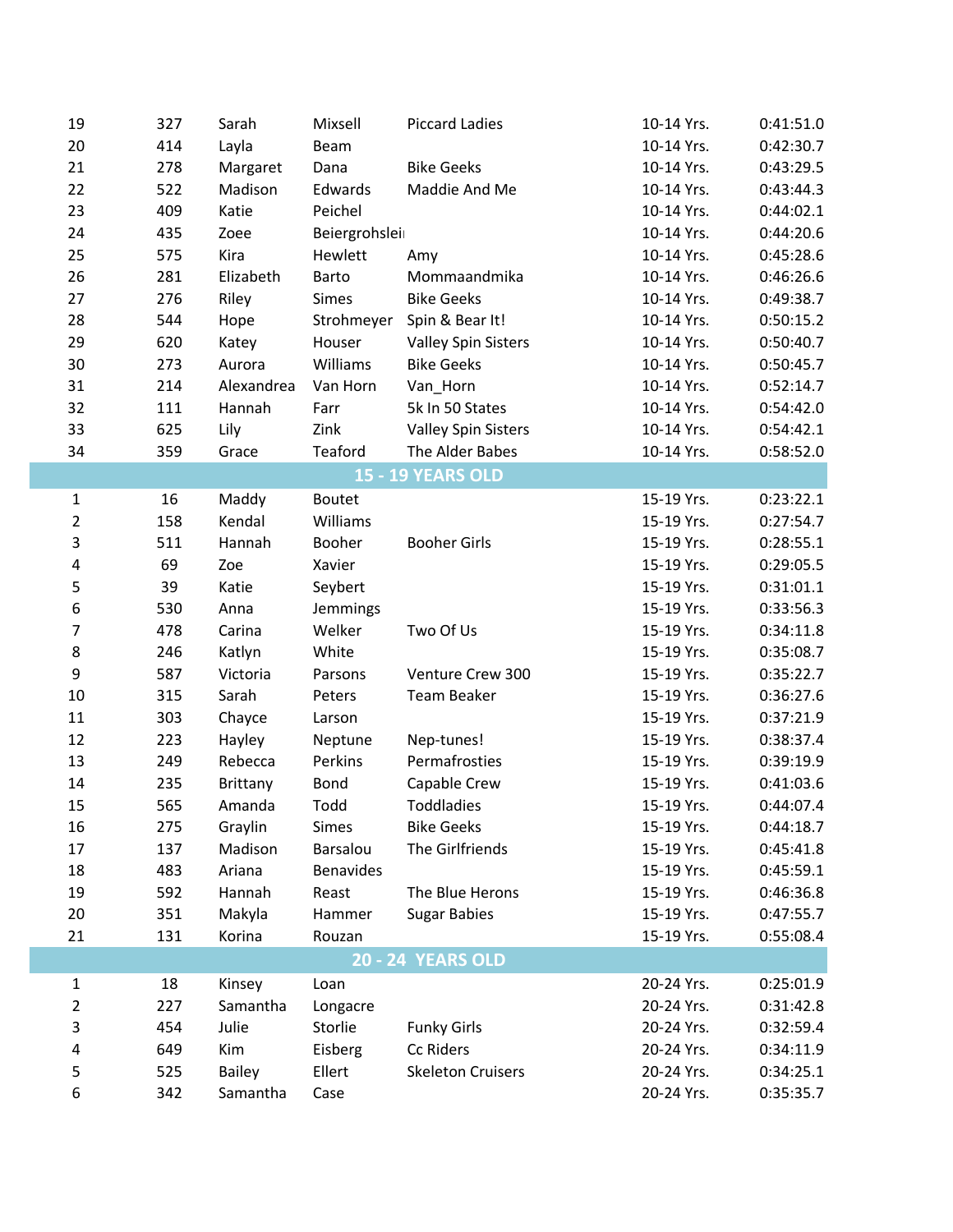| 7              | 368 | Cassi     | Campbell      |                               | 20-24 Yrs. | 0:35:52.7 |
|----------------|-----|-----------|---------------|-------------------------------|------------|-----------|
| 8              | 169 | Laura     | Coulson       |                               | 20-24 Yrs. | 0:36:14.3 |
| 9              | 70  | Berit     | Alcorn        |                               | 20-24 Yrs. | 0:37:12.5 |
| 10             | 256 | Christi   | Meyn          | <b>Team Meyn</b>              | 20-24 Yrs. | 0:40:50.6 |
| 11             | 257 | Hope      | Meyn          | <b>Team Meyn</b>              | 20-24 Yrs. | 0:41:57.3 |
| 12             | 136 | Cassandra | Barsalou      | The Girlfriends               | 20-24 Yrs. | 0:43:29.2 |
| 13             | 375 | Sarah     | Armbrust      | Hannah's Girls                | 20-24 Yrs. | 0:44:11.4 |
| 14             | 262 | Caitlin   | Ward          | <b>Team Flute</b>             | 20-24 Yrs. | 0:45:34.7 |
|                |     |           |               | <b>25 - 29 YEARS OLD</b>      |            |           |
| $\mathbf{1}$   | 61  | Heather   | Wolfe         |                               | 25-29 Yrs. | 0:25:12.4 |
| $\overline{2}$ | 72  | Jenny     | Jemison       |                               | 25-29 Yrs. | 0:28:09.3 |
| 3              | 23  | Erin      | Danielson     |                               | 25-29 Yrs. | 0:29:17.4 |
| 4              | 21  | Kelsey    | Tranel        |                               | 25-29 Yrs. | 0:30:29.9 |
| 5              | 325 | Suzanna   | Caldwell      |                               | 25-29 Yrs. | 0:30:48.4 |
| 6              | 154 | Katie     | Hampton       | K Squared                     | 25-29 Yrs. | 0:32:05.6 |
| 7              | 336 | Leslie    | Jones         | Jones Clemetson               | 25-29 Yrs. | 0:32:19.8 |
| 8              | 306 | Danielle  | Fay           |                               | 25-29 Yrs. | 0:32:33.6 |
| 9              | 176 | Whitney   | Cordell       | The Valley Renegades          | 25-29 Yrs. | 0:33:06.0 |
| 10             | 66  | Jamie     | Staudinger    | The Wine-o's                  | 25-29 Yrs. | 0:34:01.2 |
| 11             | 174 | Kirsten   | Schultz       |                               | 25-29 Yrs. | 0:34:06.9 |
| 12             | 480 | Johanna   | Alveraz       | J&j                           | 25-29 Yrs. | 0:34:08.8 |
| 13             | 86  | Kimberly  | Resheske      |                               | 25-29 Yrs. | 0:34:16.3 |
| 14             | 296 | Mallary   | Lyon          | <b>Sassy Sprockets</b>        | 25-29 Yrs. | 0:34:33.0 |
| 15             | 242 | Sara      | Low           |                               | 25-29 Yrs. | 0:34:44.8 |
| 16             | 378 | Kayse     | Hinrichsen    |                               | 25-29 Yrs. | 0:35:33.0 |
| 17             | 321 | Robin     | Mullen        |                               | 25-29 Yrs. | 0:35:49.7 |
| 18             | 170 | Tessa     | Johrendt      |                               | 25-29 Yrs. | 0:36:51.9 |
| 19             | 221 | Shasta    | Miller        |                               | 25-29 Yrs. | 0:36:53.5 |
| 20             | 590 | Rebecca   | Gitzen        | Lady Bugs                     | 25-29 Yrs. | 0:38:00.9 |
| 21             | 228 | Hannah    | Toomey        |                               | 25-29 Yrs. | 0:38:11.2 |
| 22             | 714 | Jaylee    | Brendel       | Who's Idea Was This?          | 25-29 Yrs. | 0:38:19.2 |
| 23             | 562 | Meghan    | Card          |                               | 25-29 Yrs. | 0:38:29.9 |
| 24             | 80  | Jessica   | Skripps       |                               | 25-29 Yrs. | 0:38:37.1 |
| 25             | 153 | Kelleigh  | Shea          | K Squared                     | 25-29 Yrs. | 0:39:15.6 |
| 26             | 479 | Jessica   | Faulkner      | J&j                           | 25-29 Yrs. | 0:39:22.3 |
| 27             | 259 | Whitney   | Martinez      | Team Meyn                     | 25-29 Yrs. | 0:40:54.3 |
| 28             | 528 | Casey     | Ellison       | <b>Skeleton Cruisers</b>      | 25-29 Yrs. | 0:41:14.7 |
| 29             | 680 | Brittani  | Ward          |                               | 25-29 Yrs. | 0:41:25.5 |
| 30             | 238 | Ashly     | <b>Beckes</b> | <b>Toddler Tamers</b>         | 25-29 Yrs. | 0:41:32.8 |
| 31             | 481 | Jillian   | Roberts       | J&j                           | 25-29 Yrs. | 0:43:23.4 |
| 32             | 297 | Connie    | Martie        | Sassy Sprockets               | 25-29 Yrs. | 0:43:55.0 |
| 33             | 302 | Tina      | Waters        | Waters Women Wheelers         | 25-29 Yrs. | 0:45:38.5 |
| 34             | 619 | Tessa     | Ely           | Let Every Woman Know - Alaska | 25-29 Yrs. | 0:47:09.7 |
| 35             | 437 | Amanda    | Krysinski     | Team Shazam                   | 25-29 Yrs. | 0:47:40.5 |
| 36             | 617 | Maggie    | Wright        | Let Every Woman Know - Alaska | 25-29 Yrs. | 0:47:54.7 |
|                |     |           |               |                               |            |           |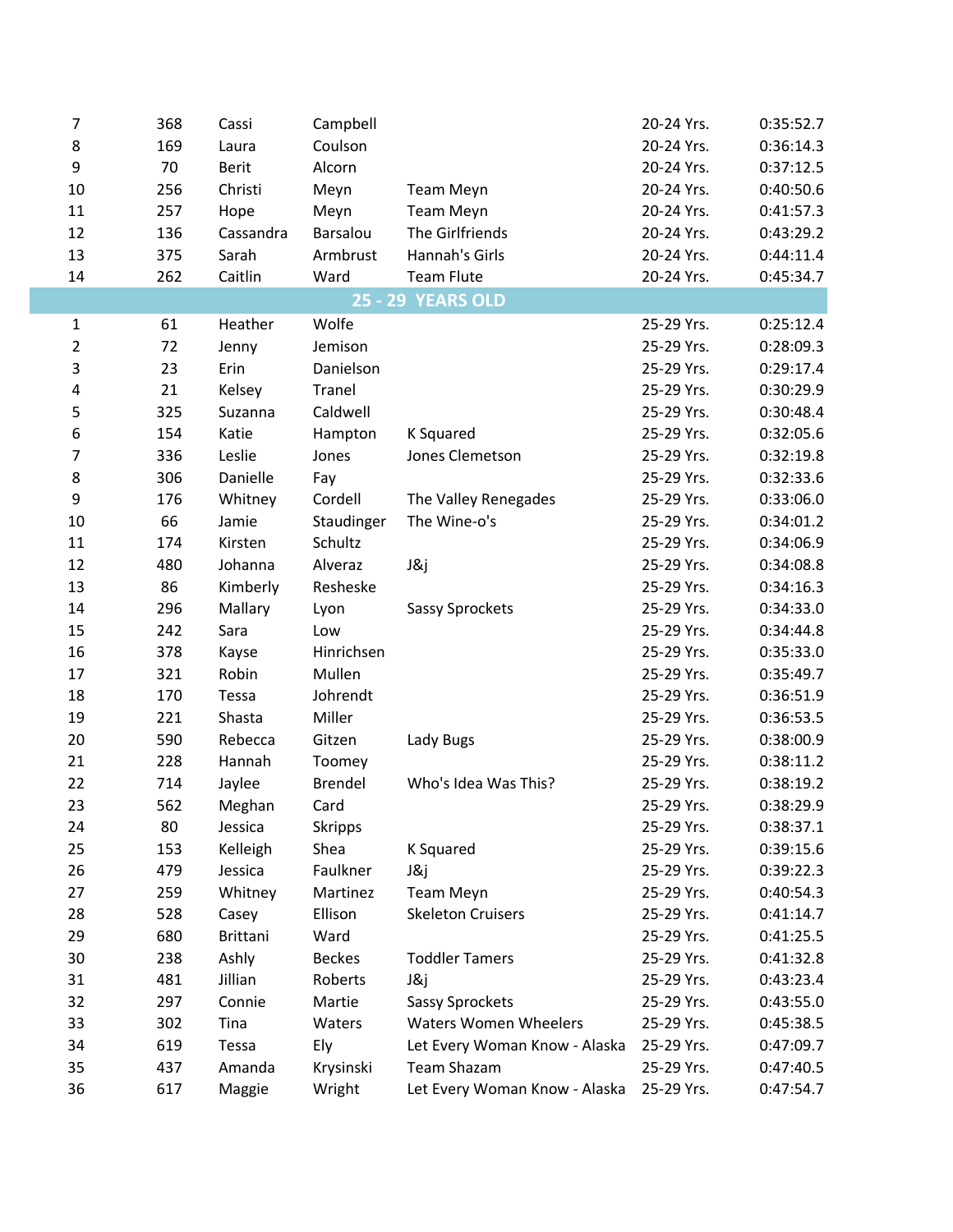| 37             | 561 | Jennifer  | Parkhurst     | Jpls                          | 25-29 Yrs. | 0:48:23.8 |
|----------------|-----|-----------|---------------|-------------------------------|------------|-----------|
| 38             | 294 | Meredith  | Yracheta      | Sassy Sprockets               | 25-29 Yrs. | 0:49:26.7 |
| 39             | 517 | Mary      | Fleming       | <b>Arctic Mess</b>            | 25-29 Yrs. | 0:50:03.4 |
| 40             | 610 | Sierra    | Winegarner    | Let Every Woman Know - Alaska | 25-29 Yrs. | 0:50:08.7 |
| 41             | 191 | Rachel    | Kemp          | Cheetahs                      | 25-29 Yrs. | 0:50:18.5 |
| 42             | 171 | Morgana   | <b>Butler</b> |                               | 25-29 Yrs. | 0:50:57.2 |
| 43             | 110 | Jennie    | Schroll       | 5k In 50 States               | 25-29 Yrs. | 0:54:54.3 |
| 44             | 557 | Heather   | Flugel        | Primp And Pedal               | 25-29 Yrs. | 0:54:56.7 |
|                |     |           |               | <b>30 - 34 YEARS OLD</b>      |            |           |
| $\mathbf{1}$   | 10  | Christina | Grande        |                               | 30-34 Yrs. | 0:25:27.8 |
| $\overline{2}$ | 212 | Nicki     | Holmen        | Insane Women                  | 30-34 Yrs. | 0:27:50.0 |
| 3              | 77  | Hope      | Gray          |                               | 30-34 Yrs. | 0:28:21.9 |
| 4              | 289 | Katie     | Mckillip      | Party @ M.y. House            | 30-34 Yrs. | 0:29:28.1 |
| 5              | 91  | Jennie    | Pickett       |                               | 30-34 Yrs. | 0:30:00.8 |
| 6              | 577 | Anna      | Fischer       | Amy                           | 30-34 Yrs. | 0:30:16.2 |
| 7              | 604 | Heidi     | Clement       |                               | 30-34 Yrs. | 0:30:28.6 |
| 8              | 285 | Marah     | Gotcsik       | <b>Slickety Chicks</b>        | 30-34 Yrs. | 0:31:01.6 |
| 9              | 542 | Kacy      | Hillman       | Spin & Bear It!               | 30-34 Yrs. | 0:31:03.1 |
| 10             | 157 | Theresa   | Westerlund    |                               | 30-34 Yrs. | 0:31:08.6 |
| 11             | 140 | Deidra    | <b>Burns</b>  |                               | 30-34 Yrs. | 0:31:21.7 |
| 12             | 460 | Anne      | Hargis        | Hargis                        | 30-34 Yrs. | 0:31:25.6 |
| 13             | 211 | Kathy     | Rumsey        | Insane Women                  | 30-34 Yrs. | 0:31:43.9 |
| 14             | 531 | Summer    | Rickman       | Self Preservation             | 30-34 Yrs. | 0:31:51.7 |
| 15             | 286 | Austin    |               | Quinn-davids Slickety Chicks  | 30-34 Yrs. | 0:32:18.0 |
| 16             | 284 | Abby      | Laing         | <b>Slickety Chicks</b>        | 30-34 Yrs. | 0:32:22.4 |
| 17             | 97  | Abby      | Beltz         | <b>Tas Girls</b>              | 30-34 Yrs. | 0:32:28.3 |
| 18             | 689 | Rebecca   | Agalawatta    |                               | 30-34 Yrs. | 0:33:35.1 |
| 19             | 687 | Morgan    | Aldridge      |                               | 30-34 Yrs. | 0:34:10.9 |
| 20             | 354 | Tracey    | Anderson      |                               | 30-34 Yrs. | 0:34:13.8 |
| 21             | 81  | September | Reynaga       |                               | 30-34 Yrs. | 0:34:32.9 |
| 22             | 172 | Holly     | Weiss-racine  |                               | 30-34 Yrs. | 0:34:43.2 |
| 23             | 692 | Nicole    | Fredrick      |                               | 30-34 Yrs. | 0:34:48.9 |
| 24             | 356 | Naomi     | Torrance      |                               | 30-34 Yrs. | 0:34:50.0 |
| 25             | 295 | Meghan    |               | Wieten-scott Sassy Sprockets  | 30-34 Yrs. | 0:34:52.3 |
| 26             | 702 | Sandy     | Harne         |                               | 30-34 Yrs. | 0:35:09.9 |
| 27             | 130 | Angela    | Mazur         | <b>Bling Things</b>           | 30-34 Yrs. | 0:35:23.8 |
| 28             | 518 | Claudia   | Lara          | <b>Arctic Mess</b>            | 30-34 Yrs. | 0:35:26.0 |
| 29             | 422 | Jessy     | Hilliard      |                               | 30-34 Yrs. | 0:35:28.9 |
| 30             | 716 | Kimberly  | Osburn        | Loudon Ladies                 | 30-34 Yrs. | 0:36:41.9 |
| 31             | 654 | Regina    | Burzinski     | Fit2win                       | 30-34 Yrs. | 0:37:39.5 |
| 32             | 656 | Kari      | Gdula         | <b>Gdula Gals</b>             | 30-34 Yrs. | 0:37:51.4 |
| 33             | 634 | Michelle  | Moore         | <b>Biker Babes</b>            | 30-34 Yrs. | 0:38:51.0 |
| 34             | 132 | Crystal   | Miller        |                               | 30-34 Yrs. | 0:40:00.1 |
| 35             | 290 | Heather   | Ptak          | Sassy Sprockets               | 30-34 Yrs. | 0:40:51.4 |
| 36             | 383 | Faye      | Kelly         |                               | 30-34 Yrs. | 0:41:14.0 |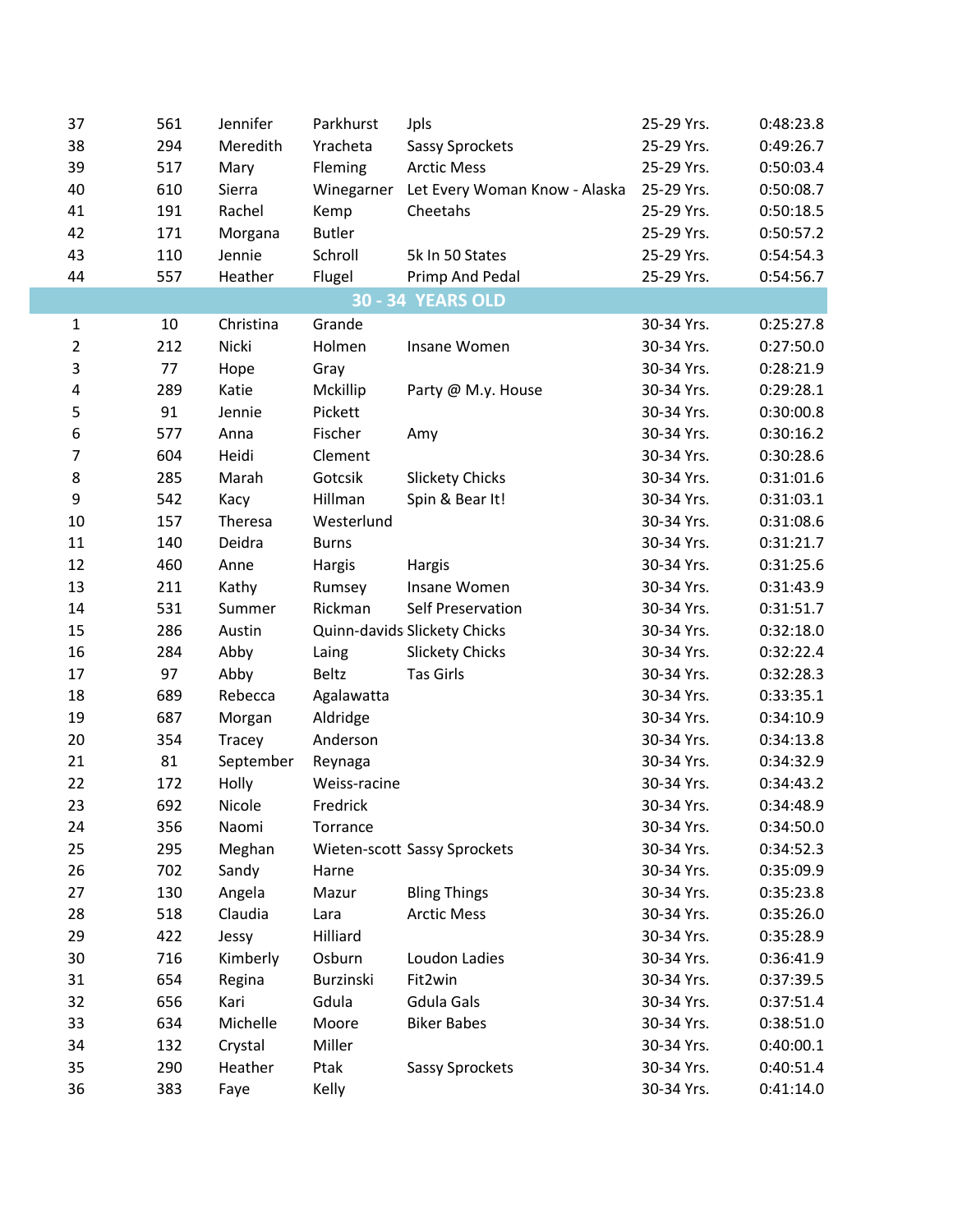| 37             | 641 | Lavonne       | Hess           | <b>Scf Health Educators</b> | 30-34 Yrs. | 0:41:27.8 |
|----------------|-----|---------------|----------------|-----------------------------|------------|-----------|
| 38             | 423 | Tamara        | Rentz          | Ak Fbg                      | 30-34 Yrs. | 0:41:44.9 |
| 39             | 114 | Alisha        | Hilde          |                             | 30-34 Yrs. | 0:42:33.9 |
| 40             | 82  | Kristen       | Lewis          |                             | 30-34 Yrs. | 0:43:38.3 |
| 41             | 416 | Ashleigh      | Farris         | <b>Petal Pushers</b>        | 30-34 Yrs. | 0:43:57.8 |
| 42             | 699 | Cassie        | Ostrander      |                             | 30-34 Yrs. | 0:44:28.1 |
| 43             | 446 | Melynda       | Belde          | <b>Team Shazam</b>          | 30-34 Yrs. | 0:45:06.0 |
| 44             | 292 | <b>Brandy</b> | Stepetin       | Sassy Sprockets             | 30-34 Yrs. | 0:45:17.9 |
| 45             | 333 | Jessica       | Crisp          | <b>Blingin' Babes</b>       | 30-34 Yrs. | 0:45:39.6 |
| 46             | 265 | Meaghan       | Rothermel      |                             | 30-34 Yrs. | 0:46:53.1 |
| 47             | 350 | Ashley        | Gundlach       | <b>Sugar Babies</b>         | 30-34 Yrs. | 0:48:11.4 |
| 48             | 239 | Sara          | Lopez          | <b>Toddler Tamers</b>       | 30-34 Yrs. | 0:49:44.4 |
| 49             | 631 | Erin          | Shaver         | Fun Mums                    | 30-34 Yrs. | 0:55:47.7 |
| 50             | 708 | Keri          | Parsons        | <b>Team Meg</b>             | 30-34 Yrs. | 0:56:09.7 |
| 51             | 329 | Melissa       | <b>Strauss</b> |                             | 30-34 Yrs. | 0:59:55.4 |
| 52             | 365 | Sarah         | Kovacs         | Duo Double Time             | 30-34 Yrs. | 1:02:34.7 |
| 53             | 364 | Erin          | Gibson         | Duo Double Time             | 30-34 Yrs. | 1:05:49.9 |
|                |     |               |                | <b>35 - 39 YEARS OLD</b>    |            |           |
| $\mathbf{1}$   | 17  | Amber         | Stull          |                             | 35-39 Yrs. | 0:23:45.0 |
| $\overline{2}$ | 37  | Renee         | Millard        |                             | 35-39 Yrs. | 0:25:28.3 |
| 3              | 67  | Martha        | Marlow         |                             | 35-39 Yrs. | 0:26:12.9 |
| 4              | 53  | Jennifer      | Henderson      |                             | 35-39 Yrs. | 0:27:12.1 |
| 5              | 26  | Kelly         | Janukajtis     |                             | 35-39 Yrs. | 0:27:41.0 |
| 6              | 4   | Julie         | Kane           |                             | 35-39 Yrs. | 0:27:43.1 |
| 7              | 75  | Jennifer      | Sees           |                             | 35-39 Yrs. | 0:27:57.5 |
| 8              | 180 | Kristi        | Shea           |                             | 35-39 Yrs. | 0:28:23.5 |
| 9              | 662 | Rebecca       | Jemmings       |                             | 35-39 Yrs. | 0:29:38.0 |
| 10             | 95  | Elizabeth     | Calabro        |                             | 35-39 Yrs. | 0:29:53.9 |
| 11             | 709 | Caroline      | Wilson         | The Church Ladies           | 35-39 Yrs. | 0:30:18.2 |
| 12             | 133 | Heather       | Hogge          |                             | 35-39 Yrs. | 0:31:06.1 |
| 13             | 672 | Judith        | Abrahams       |                             | 35-39 Yrs. | 0:31:21.1 |
| 14             | 317 | Jennifer      | Hardy          |                             | 35-39 Yrs. | 0:31:33.6 |
| 15             | 283 | Katie         | Reilly         | <b>Slickety Chicks</b>      | 35-39 Yrs. | 0:32:03.8 |
| 16             | 320 | Yvonne        | Henrickson     |                             | 35-39 Yrs. | 0:32:36.2 |
| 17             | 184 | Amy           | Reed           | Pick a Team!                | 35-39 Yrs. | 0:33:07.0 |
| 18             | 534 | Nicole        | Thibodeau      |                             | 35-39 Yrs. | 0:34:03.0 |
| 19             | 532 | Shina         | Duvall         | Self Preservation           | 35-39 Yrs. | 0:34:10.9 |
| 20             | 251 | Rachel        | Hopkins        | Permafrosties               | 35-39 Yrs. | 0:34:36.4 |
| 21             | 527 | Michele       | Stapley        | <b>Skeleton Cruisers</b>    | 35-39 Yrs. | 0:35:45.6 |
| 22             | 304 | Kristie       | Fore           |                             | 35-39 Yrs. | 0:35:51.2 |
| 23             | 173 | Kristi        | Mclean         |                             | 35-39 Yrs. | 0:36:19.6 |
| 24             | 122 | Carrie        | Gray           |                             | 35-39 Yrs. | 0:36:26.1 |
| 25             | 676 | Shana         | Haas           |                             | 35-39 Yrs. | 0:36:26.9 |
| 26             | 661 | Pamela        | Finch          |                             | 35-39 Yrs. | 0:36:28.6 |
| 27             | 601 | Robin         | Ross           |                             | 35-39 Yrs. | 0:36:29.0 |
|                |     |               |                |                             |            |           |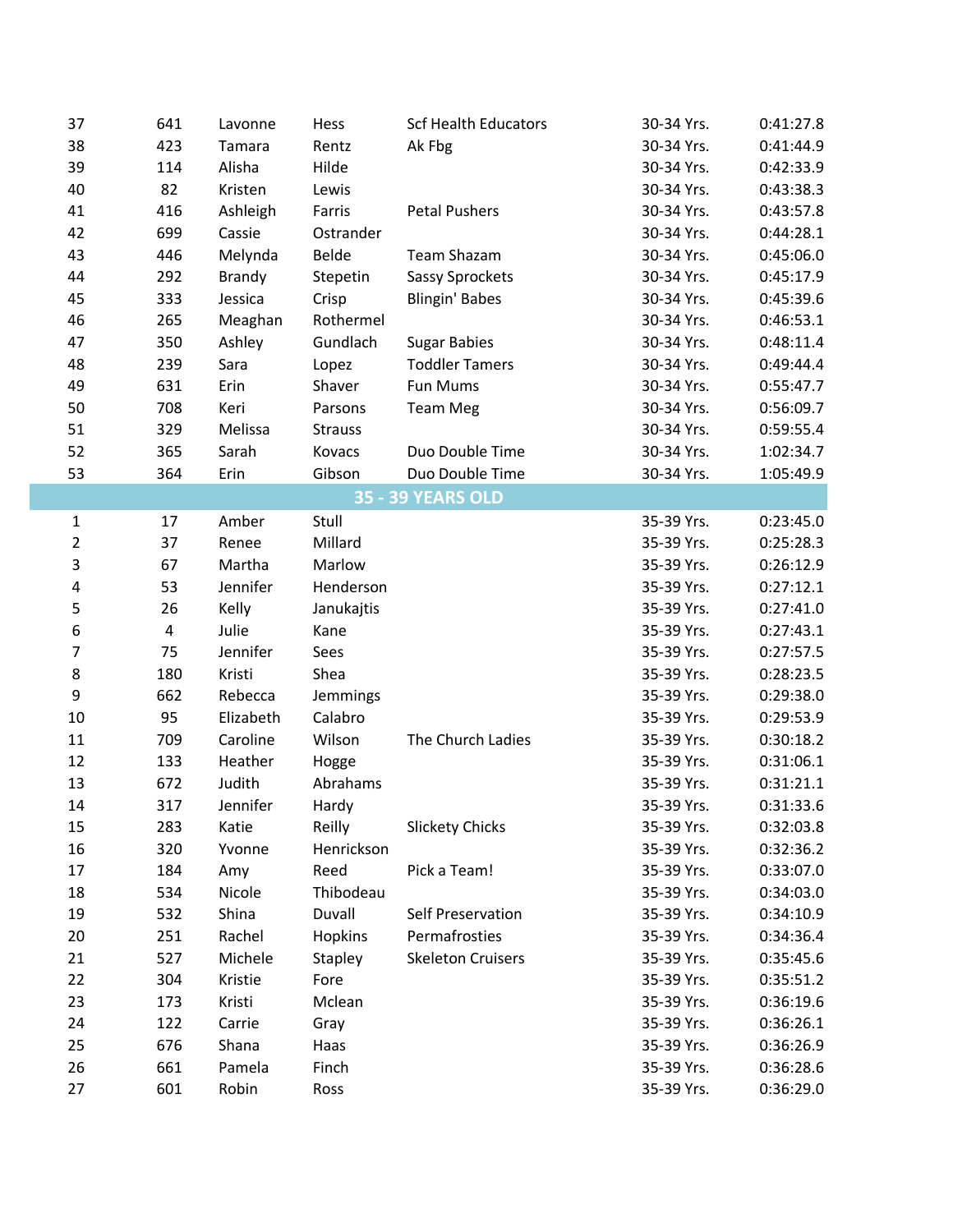| 28             | 87  | Colleen     | Libbey          |                                      | 35-39 Yrs. | 0:37:08.4 |
|----------------|-----|-------------|-----------------|--------------------------------------|------------|-----------|
| 29             | 535 | Jennifer    | Doherty         | <b>High Octane</b>                   | 35-39 Yrs. | 0:37:13.1 |
| 30             | 269 | Shelley     | <b>Biss</b>     |                                      | 35-39 Yrs. | 0:37:26.1 |
| 31             | 642 | Anna        | King            | <b>Scf Health Educators</b>          | 35-39 Yrs. | 0:37:37.1 |
| 32             | 232 | Stacie      | Packard         | Capable Crew                         | 35-39 Yrs. | 0:37:40.0 |
| 33             | 630 | Lindsay     | Gibson          | Fun Mums                             | 35-39 Yrs. | 0:38:00.9 |
| 34             | 462 | Heidi       | Embley          | Yono                                 | 35-39 Yrs. | 0:38:29.2 |
| 35             | 555 | Heather     | Wilson          |                                      | 35-39 Yrs. | 0:38:39.4 |
| 36             | 123 | Stephanie   | Lyken           | The Tail End                         | 35-39 Yrs. | 0:38:40.0 |
| 37             | 120 | Maria       | Hernandez       | <b>Pedaling For Pleasure</b>         | 35-39 Yrs. | 0:38:41.8 |
| 38             | 570 | Katie       | Hampton         |                                      | 35-39 Yrs. | 0:38:47.0 |
| 39             | 682 | Cara        | Fairbanks       |                                      | 35-39 Yrs. | 0:38:53.5 |
| 40             | 524 | Erica       |                 | <b>Bartholomew Skeleton Cruisers</b> | 35-39 Yrs. | 0:39:14.0 |
| 41             | 109 | Lu          | Gallego         |                                      | 35-39 Yrs. | 0:39:45.1 |
| 42             | 574 | Krista      | Staff           | Amy                                  | 35-39 Yrs. | 0:40:06.2 |
| 43             | 576 | Faith       | Hewlett         | Amy                                  | 35-39 Yrs. | 0:40:15.8 |
| 44             | 390 | Christina   | Mcsorley        | Just 4 Fun                           | 35-39 Yrs. | 0:40:59.6 |
| 45             | 83  | Meredith    | Guhl            |                                      | 35-39 Yrs. | 0:41:45.4 |
| 46             | 266 | Katie       | Lafon           |                                      | 35-39 Yrs. | 0:42:34.3 |
| 47             | 187 | Sheila      | Acosta          | Pick a Team!                         | 35-39 Yrs. | 0:42:41.4 |
| 48             | 633 | Nicole      | Cleary          | <b>Biker Babes</b>                   | 35-39 Yrs. | 0:42:48.2 |
| 49             | 340 | Helen       | Bohn            |                                      | 35-39 Yrs. | 0:44:25.9 |
| 50             | 380 | Rebecca     | Van Wyck        |                                      | 35-39 Yrs. | 0:45:49.2 |
| 51             | 355 | Adele       | Fetter          |                                      | 35-39 Yrs. | 0:45:57.1 |
| 52             | 491 | Deanna      | Mccreary        | Mcsisters                            | 35-39 Yrs. | 0:46:42.3 |
| 53             | 560 | Laura       | Schneller       | Jpls                                 | 35-39 Yrs. | 0:47:27.8 |
| 54             | 168 | Catherine   | Koepke          | Magnolia Mafia                       | 35-39 Yrs. | 0:48:15.4 |
| 55             | 717 | Christianne | Morgan          | Loudon Ladies                        | 35-39 Yrs. | 0:50:15.2 |
| 56             | 614 | Melissa     | Hardesty        | Let Every Woman Know - Alaska        | 35-39 Yrs. | 0:52:34.8 |
| 57             | 298 | Kelli       | Shew            | Sassy Sprockets                      | 35-39 Yrs. | 0:53:16.8 |
| 58             | 626 | Anne        | Zink            | <b>Valley Spin Sisters</b>           | 35-39 Yrs. | 0:54:17.3 |
| 59             | 313 | Vanessa     | Hiratsuka       |                                      | 35-39 Yrs. | 0:54:33.1 |
| 60             | 420 | Suzy        | Kibodeaux       | Kibodeaux                            | 35-39 Yrs. | 0:58:13.1 |
| 61             | 291 | Heidi       | <b>Brittain</b> | <b>Sassy Sprockets</b>               | 35-39 Yrs. | 0:59:19.4 |
| 62             | 352 | Jolene      | Campbell        | <b>Sugar Babies</b>                  | 35-39 Yrs. | 1:00:51.0 |
| 63             | 612 | Chrisy      | Armstrong       | Let Every Woman Know - Alaska        | 35-39 Yrs. | 1:08:43.4 |
| 64             | 629 | Amber       | Rinella         | <b>Valley Spin Sisters</b>           | 35-39 Yrs. | 1:14:02.9 |
|                |     |             |                 | <b>40 - 44 YEARS OLD</b>             |            |           |
| $\mathbf{1}$   | 14  | Stacey      | Kolstad         |                                      | 40-44 Yrs. | 0:24:12.4 |
| $\overline{2}$ | 19  | Shannon     | Donley          |                                      | 40-44 Yrs. | 0:24:18.8 |
| 3              | 51  | Julie       | Berberich       |                                      | 40-44 Yrs. | 0:24:37.6 |
| 4              | 22  | Deana       | Watson          |                                      | 40-44 Yrs. | 0:25:04.0 |
| 5              | 13  | Shannon     | Titzel          |                                      | 40-44 Yrs. | 0:25:11.7 |
| 6              | 12  | Erin        | Beam            |                                      | 40-44 Yrs. | 0:25:49.9 |
| 7              | 11  | Jenny       | Kimball         |                                      | 40-44 Yrs. | 0:26:04.6 |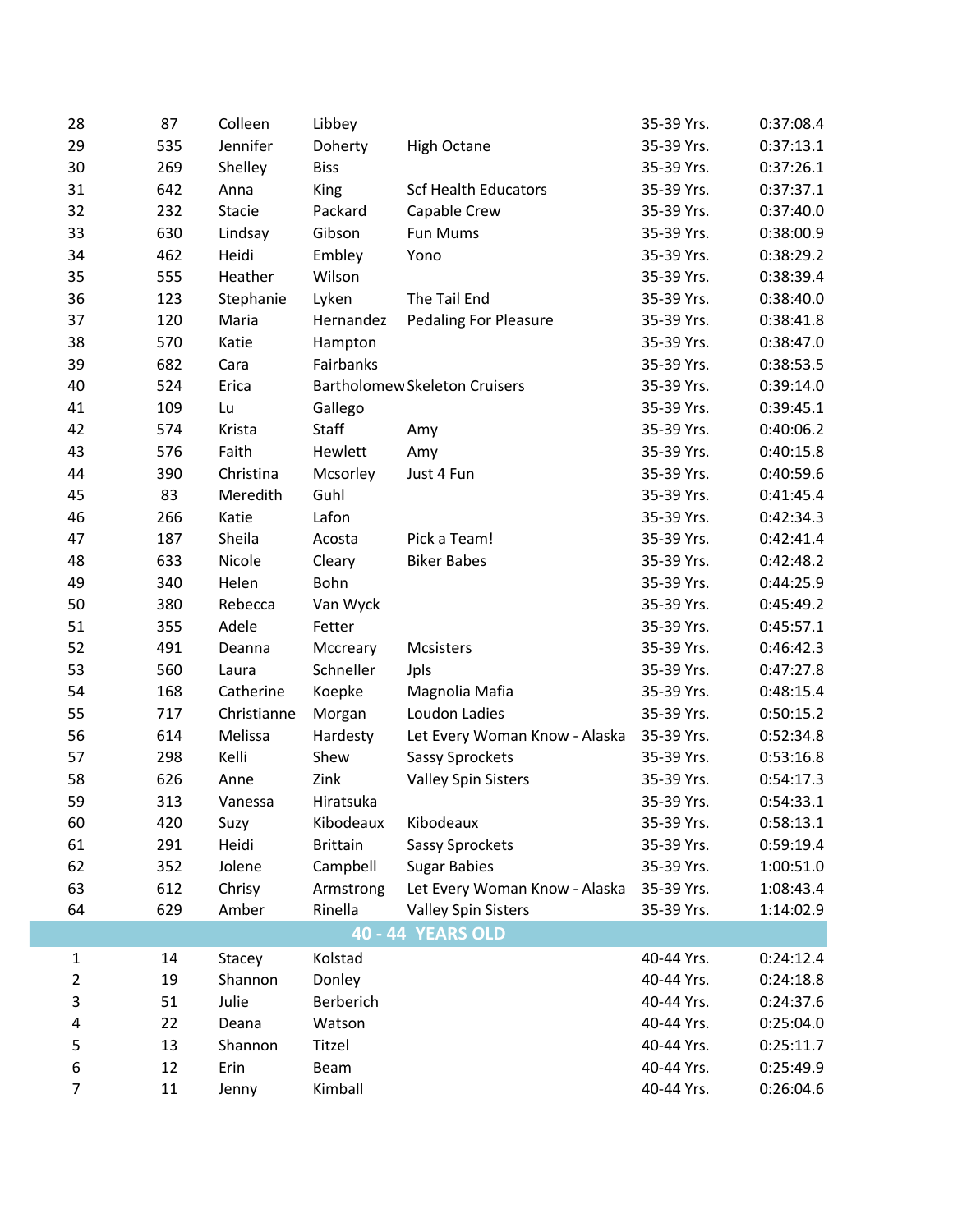| 8  | 5   | Jill      | Simek          |                              | 40-44 Yrs. | 0:26:46.3 |
|----|-----|-----------|----------------|------------------------------|------------|-----------|
| 9  | 7   | Jodi      | Mclaughlin     |                              | 40-44 Yrs. | 0:26:53.7 |
| 10 | 425 | Katra     | Wedeking       | Girdwood Girls Gone Biking   | 40-44 Yrs. | 0:28:08.9 |
| 11 | 85  | Karissa   | Gries          |                              | 40-44 Yrs. | 0:28:17.9 |
| 12 | 679 | Julie     | Vogler         |                              | 40-44 Yrs. | 0:28:27.0 |
| 13 | 121 | Julia     | Smith          | <b>Pedaling For Pleasure</b> | 40-44 Yrs. | 0:28:45.7 |
| 14 | 405 | Liane     | Negata         | Permafrosties                | 40-44 Yrs. | 0:28:50.7 |
| 15 | 431 | Van       | Le             |                              | 40-44 Yrs. | 0:28:59.3 |
| 16 | 163 | Julie     | Austerman      |                              | 40-44 Yrs. | 0:28:59.3 |
| 17 | 48  | Natasha   | Graham         |                              | 40-44 Yrs. | 0:29:03.4 |
| 18 | 58  | Laura     | Johnston       |                              | 40-44 Yrs. | 0:29:15.6 |
| 19 | 695 | Heide     | Provencher     |                              | 40-44 Yrs. | 0:30:39.1 |
| 20 | 90  | Jyll      | Green          |                              | 40-44 Yrs. | 0:30:55.8 |
| 21 | 540 | Linda     | Smith          | Spin & Bear It!              | 40-44 Yrs. | 0:30:59.6 |
| 22 | 471 | Suzanne   |                | Armentrout Swim Bike Rum     | 40-44 Yrs. | 0:31:09.7 |
| 23 | 152 | Alycia    | Beiergrohslei  |                              | 40-44 Yrs. | 0:31:14.5 |
| 24 | 307 | Kimberly  | <b>Bush</b>    |                              | 40-44 Yrs. | 0:31:28.0 |
| 25 | 492 | Julie     | Mccormick      | Mcsisters                    | 40-44 Yrs. | 0:32:00.4 |
| 26 | 348 | Kristi    | Senden         | <b>Mountain Mommas</b>       | 40-44 Yrs. | 0:32:01.0 |
| 27 | 206 | Linda     | Hoehne         | Alaska Dirt Divas            | 40-44 Yrs. | 0:32:19.6 |
| 28 | 98  | Diana     | Carter         | <b>Tas Girls</b>             | 40-44 Yrs. | 0:32:20.8 |
| 29 | 148 | Lora      | Jorgensen      | Jorgensen / Buskirk          | 40-44 Yrs. | 0:32:30.0 |
| 30 | 572 | Amy       | Brumbaugh      | Amy                          | 40-44 Yrs. | 0:32:33.5 |
| 31 | 508 | Casey     | Andrysiak      | Jber Janes                   | 40-44 Yrs. | 0:32:43.7 |
| 32 | 386 | Shawna    | Arend          | Proffittlodge                | 40-44 Yrs. | 0:32:46.1 |
| 33 | 287 | Regan     | <b>Brooks</b>  | <b>Slickety Chicks</b>       | 40-44 Yrs. | 0:32:52.0 |
| 34 | 696 | Shannan   | Baergen        |                              | 40-44 Yrs. | 0:32:55.0 |
| 35 | 64  | Jennifer  | Slaughter      |                              | 40-44 Yrs. | 0:33:00.8 |
| 36 | 450 | Dawn      | Demko          | Aaa Heidi's Tri Group        | 40-44 Yrs. | 0:33:38.7 |
| 37 | 93  | Mary      | Vollendorf     |                              | 40-44 Yrs. | 0:33:44.5 |
| 38 | 301 | Verneese  | Maney          |                              | 40-44 Yrs. | 0:34:14.2 |
| 39 | 749 | Claire    |                | Torbensen-ar Mountain Mommas | 40-44 Yrs. | 0:34:20.3 |
| 40 | 541 | Dayle     | Kodama         | Spin & Bear It!              | 40-44 Yrs. | 0:34:29.9 |
| 41 | 28  | Penny     | Booher         | <b>Booher Girls</b>          | 40-44 Yrs. | 0:34:40.7 |
| 42 | 99  | Erika     | <b>Braun</b>   | Tas Girls                    | 40-44 Yrs. | 0:34:47.9 |
| 43 | 311 | Marta     | Mueller        | <b>Sweat Victory</b>         | 40-44 Yrs. | 0:34:55.6 |
| 44 | 343 | Theresa   | Phillips       |                              | 40-44 Yrs. | 0:35:00.9 |
| 45 | 385 | Stephanie | Proffitt       | Proffittlodge                | 40-44 Yrs. | 0:35:07.6 |
| 46 | 253 | Anita     | Johnson        | Permafrosties                | 40-44 Yrs. | 0:35:12.4 |
| 47 | 324 | Jennifer  | Duford         |                              | 40-44 Yrs. | 0:35:14.9 |
| 48 | 147 | Kimberly  | <b>Buskirk</b> | Jorgensen / Buskirk          | 40-44 Yrs. | 0:35:45.4 |
| 49 | 367 | Julie     | Hanson         |                              | 40-44 Yrs. | 0:36:01.5 |
| 50 | 118 | Karen     | Hobart         | <b>Pedaling For Pleasure</b> | 40-44 Yrs. | 0:36:02.6 |
| 51 | 366 | Melinda   | Rathkopf       |                              | 40-44 Yrs. | 0:36:19.2 |
| 52 | 240 | Nancy     | Spence         | Mama Bears                   | 40-44 Yrs. | 0:36:20.1 |
| 53 | 103 | Katie     | Gibson         |                              | 40-44 Yrs. | 0:36:25.7 |
|    |     |           |                |                              |            |           |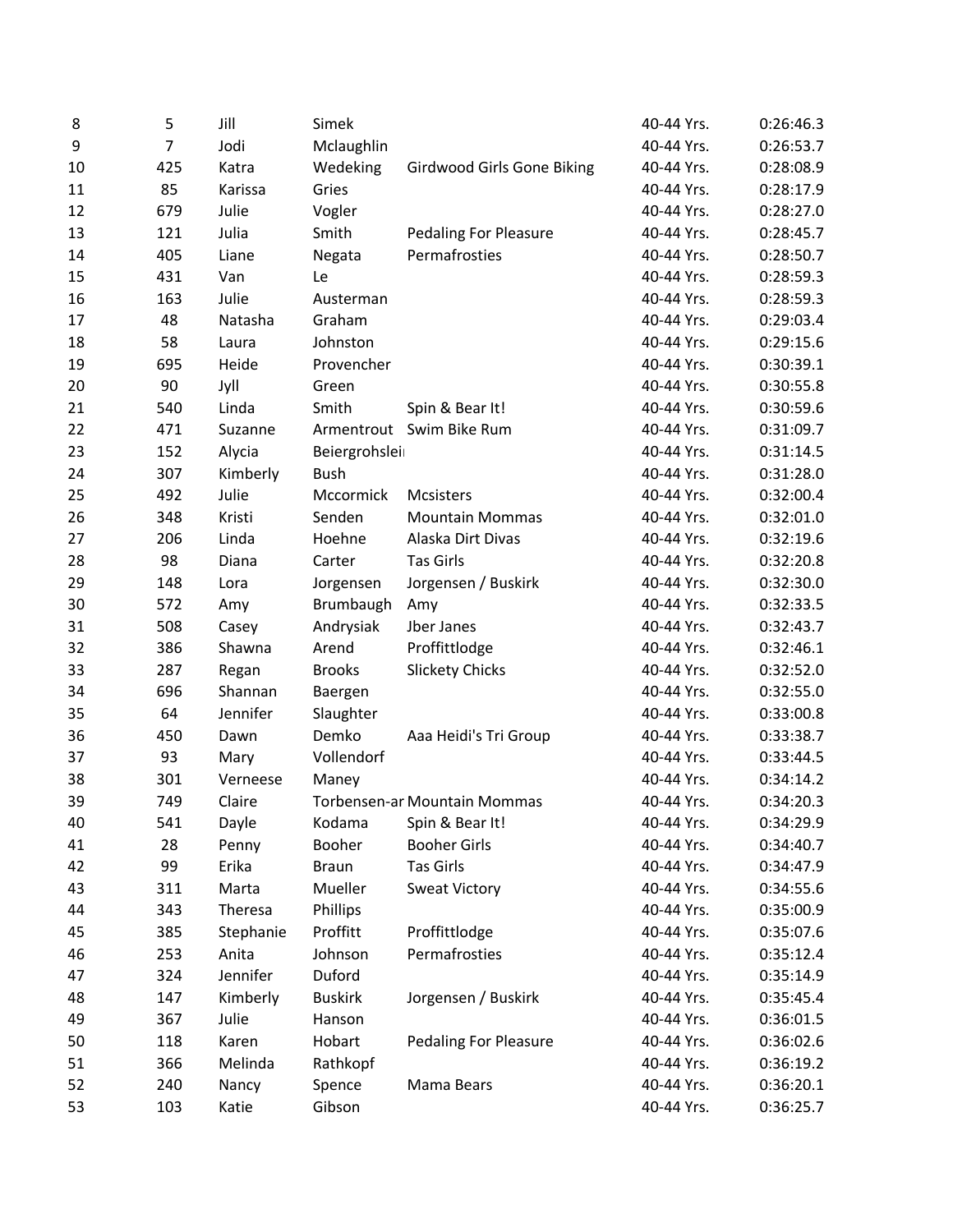| 54             | 502            | Kelly        | Mcfarlane     | Jber Janes                 | 40-44 Yrs. | 0:36:37.8 |
|----------------|----------------|--------------|---------------|----------------------------|------------|-----------|
| 55             | 495            | Katrina      | Garner        | Mama Mias                  | 40-44 Yrs. | 0:37:26.2 |
| 56             | 694            | Cheryl       | Valley        |                            | 40-44 Yrs. | 0:37:33.2 |
| 57             | 688            | Teri         | Reed          |                            | 40-44 Yrs. | 0:37:56.8 |
| 58             | 545            | Jolie        | Strohmeyer    | Spin & Bear It!            | 40-44 Yrs. | 0:38:14.2 |
| 59             | 308            | Nichole      | Gifford       | Gifford                    | 40-44 Yrs. | 0:38:16.1 |
| 60             | 477            | Leann        | Welker        | Two Of Us                  | 40-44 Yrs. | 0:39:01.6 |
| 61             | 231            | Renae        | Sather        | Capable Crew               | 40-44 Yrs. | 0:39:38.2 |
| 62             | 182            | Heather      | Lee           | 3redheads                  | 40-44 Yrs. | 0:39:53.6 |
| 63             | 161            | Micaela      | Jones         | Girls Rule                 | 40-44 Yrs. | 0:39:56.3 |
| 64             | 701            | Priscilla    | Miles         |                            | 40-44 Yrs. | 0:40:10.8 |
| 65             | 504            | Lisa         | Crandall      | Jber Janes                 | 40-44 Yrs. | 0:40:18.7 |
| 66             | 144            | Naomi        | Zurba         | <b>Happy Bikers</b>        | 40-44 Yrs. | 0:40:45.2 |
| 67             | 299            | Maria        | Klein         |                            | 40-44 Yrs. | 0:40:56.5 |
| 68             | 310            | Shawna       | Bailey        | Gifford                    | 40-44 Yrs. | 0:40:57.7 |
| 69             | 595            | Kimberly     | Chaitoff      | Wine Not Bike With Me      | 40-44 Yrs. | 0:41:17.8 |
| 70             | 234            | Chrissy      | Bond          | Capable Crew               | 40-44 Yrs. | 0:44:16.5 |
| 71             | 482            | Tamara       | Von Gemmin    |                            | 40-44 Yrs. | 0:44:24.3 |
| 72             | 305            | Codie        | Costello      | <b>Three Amigos</b>        | 40-44 Yrs. | 0:44:52.6 |
| 73             | 434            | Marie        | Westphal      |                            | 40-44 Yrs. | 0:44:55.5 |
| 74             | 468            | Wendy        | Mckinnon      | <b>Hockey Divas</b>        | 40-44 Yrs. | 0:45:08.5 |
| 75             | 424            | Joy          | Mclaurin      | Ak Fbg                     | 40-44 Yrs. | 0:45:14.9 |
| 76             | 126            | Jodi         | Kay           | Kay                        | 40-44 Yrs. | 0:45:31.7 |
| 77             | 334            | Angie        | Schleyer      | <b>Blingin' Babes</b>      | 40-44 Yrs. | 0:45:41.1 |
| 78             | 721            | Jenny        | Loudon        | Loudon Ladies              | 40-44 Yrs. | 0:46:07.1 |
| 79             | 552            | Holly        | Mitchell      |                            | 40-44 Yrs. | 0:46:14.6 |
| 80             | 156            | Lily         | Webster       | Timmons-webster            | 40-44 Yrs. | 0:47:05.0 |
| 81             | 309            | Jackie       | Seiffert      | Gifford                    | 40-44 Yrs. | 0:48:04.0 |
| 82             | 345            | Anna         | <b>Bryant</b> |                            | 40-44 Yrs. | 0:48:27.1 |
| 83             | 666            | Amanda       | Johnson       |                            | 40-44 Yrs. | 0:48:42.7 |
| 84             | 449            | Katherine    | Dawson        | Aaa Heidi's Tri Group      | 40-44 Yrs. | 0:48:43.0 |
| 85             | 241            | Sarah        | Wallace       | Mama Bears                 | 40-44 Yrs. | 0:50:19.8 |
| 86             | 621            | <b>Tracy</b> | Houser        | <b>Valley Spin Sisters</b> | 40-44 Yrs. | 0:50:24.7 |
| 87             | 274            | Barb         | Williams      | <b>Bike Geeks</b>          | 40-44 Yrs. | 0:50:27.5 |
| 88             | 264            | Alex         | Roberto       |                            | 40-44 Yrs. | 0:52:51.2 |
| 89             | 293            | Rachel       | Durand        | Sassy Sprockets            | 40-44 Yrs. | 0:53:19.9 |
| 90             | 623            | Cathleen     | Lee           | <b>Valley Spin Sisters</b> | 40-44 Yrs. | 0:54:26.0 |
| 91             | 632            | Kris         | Parkinson     | Fun Mums                   | 40-44 Yrs. | 0:55:30.5 |
| 92             | 546            | Alison       | Arians        | Spin & Bear It!            | 40-44 Yrs. | 0:55:42.0 |
| 93             | 361            | Lisa         | Murrell       | The Alder Babes            | 40-44 Yrs. | 0:58:16.8 |
|                |                |              |               | <b>45 - 49 YEARS OLD</b>   |            |           |
| $\mathbf{1}$   | 33             | Danelle      | Winn          |                            | 45-49 Yrs. | 0:25:45.7 |
| $\overline{2}$ | $\overline{2}$ | Stacy        | Dayley        |                            | 45-49 Yrs. | 0:27:52.6 |
| 3              | 52             | Janus        | Reyes         |                            | 45-49 Yrs. | 0:27:52.6 |
| 4              | 35             | Jill         | Mcleod        | Jm <sub>2</sub>            | 45-49 Yrs. | 0:28:04.6 |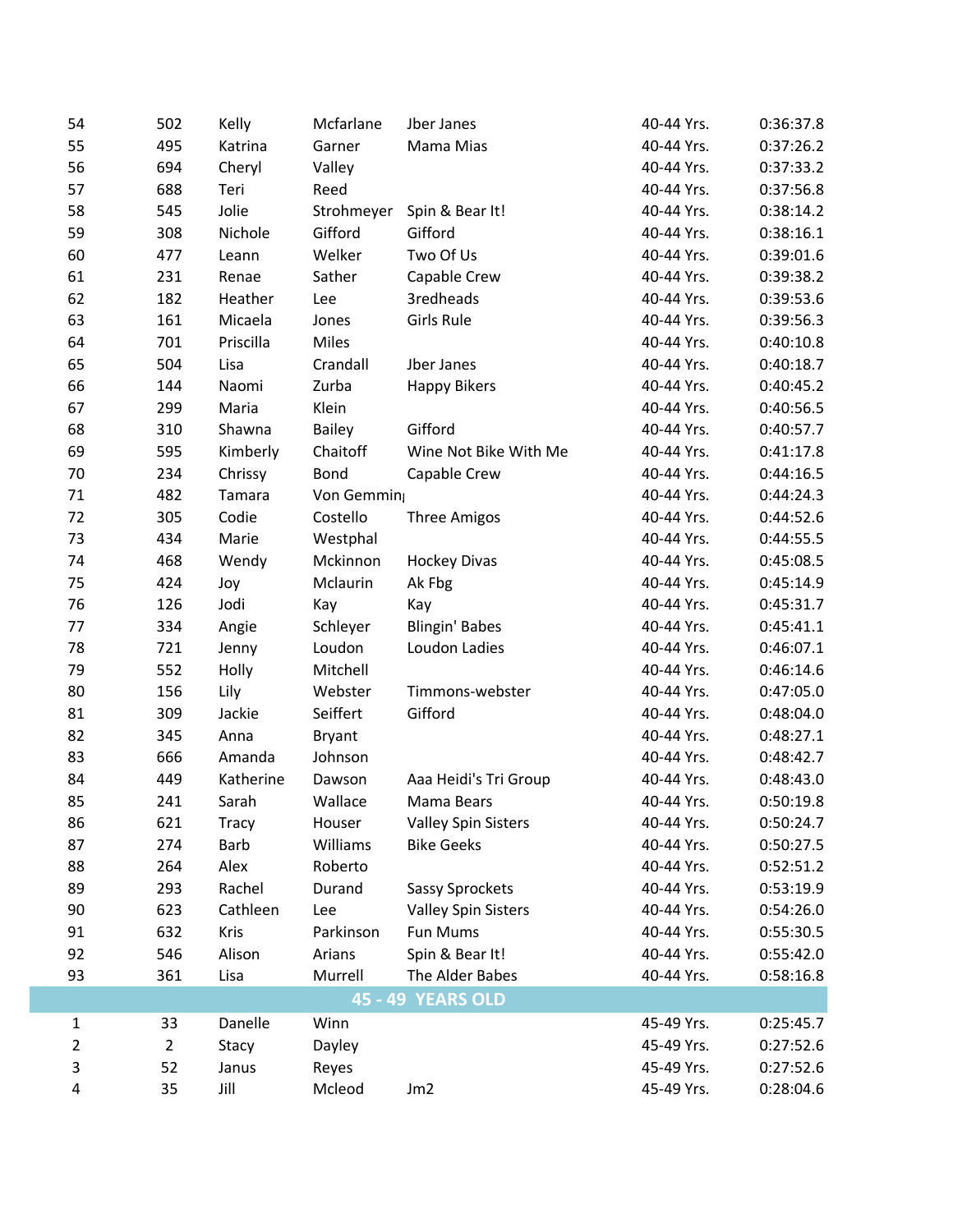| 5  | 57  | Dianne       | Prince          |                            | 45-49 Yrs. | 0:28:07.1 |
|----|-----|--------------|-----------------|----------------------------|------------|-----------|
| 6  | 38  | Stacy        | Steinberg       |                            | 45-49 Yrs. | 0:28:38.5 |
| 7  | 74  | Dorothy      | Calkins         |                            | 45-49 Yrs. | 0:28:50.6 |
| 8  | 496 | Rose         | Theisen         | Mama Mias                  | 45-49 Yrs. | 0:28:58.0 |
| 9  | 92  | Bronwyn      | Haynes          |                            | 45-49 Yrs. | 0:29:17.4 |
| 10 | 107 | Lori         | Sivitz          | <b>Frosty Gators</b>       | 45-49 Yrs. | 0:29:26.7 |
| 11 | 165 | Mel          | Chapman         |                            | 45-49 Yrs. | 0:29:54.2 |
| 12 | 183 | Dawn         | Carmichael      |                            | 45-49 Yrs. | 0:30:05.4 |
| 13 | 660 | Kris         | Kile            |                            | 45-49 Yrs. | 0:30:07.6 |
| 14 | 43  | Angela       | Harris          | Harris Girls               | 45-49 Yrs. | 0:30:24.4 |
| 15 | 331 | Jan          | Barron          |                            | 45-49 Yrs. | 0:30:39.3 |
| 16 | 115 | Rachelle     | Alger           |                            | 45-49 Yrs. | 0:31:06.5 |
| 17 | 199 | Rosemary     | Austin          | Alaska Dirt Divas          | 45-49 Yrs. | 0:31:15.0 |
| 18 | 472 | Marla        | Jakab           | Swim Bike Rum              | 45-49 Yrs. | 0:31:15.4 |
| 19 | 335 | Dianna       | Clemetson       | Jones Clemetson            | 45-49 Yrs. | 0:31:16.7 |
| 20 | 60  | Alesia       | Thon            |                            | 45-49 Yrs. | 0:31:26.9 |
| 21 | 573 | Lori         | Guyer           | Amy                        | 45-49 Yrs. | 0:31:57.1 |
| 22 | 428 | Kris         | Malecha         | Girdwood Girls Gone Biking | 45-49 Yrs. | 0:32:05.7 |
| 23 | 563 | Lisa         | Decora          |                            | 45-49 Yrs. | 0:32:21.6 |
| 24 | 178 | Jill         | Reeves          | The Valley Renegades       | 45-49 Yrs. | 0:32:43.7 |
| 25 | 588 | Kelly        | Parsons         | Venture Crew 300           | 45-49 Yrs. | 0:33:02.2 |
| 26 | 490 | Karen        | Mccreary        | Mcsisters                  | 45-49 Yrs. | 0:33:51.6 |
| 27 | 318 | Lisa         | Ramstad         |                            | 45-49 Yrs. | 0:34:01.6 |
| 28 | 636 | Leslie       | Cornick         |                            | 45-49 Yrs. | 0:34:09.0 |
| 29 | 203 | Christine    | Roalofs         | Alaska Dirt Divas          | 45-49 Yrs. | 0:34:13.7 |
| 30 | 584 | Echo         | Mcdonald        | Happy Fun Group            | 45-49 Yrs. | 0:34:16.2 |
| 31 | 323 | Sheila       | Swanson         |                            | 45-49 Yrs. | 0:34:36.8 |
| 32 | 185 | Jennifer     | Mckinnon        | Pick a Team!               | 45-49 Yrs. | 0:34:37.0 |
| 33 | 440 | Traci        | <b>Bradford</b> | <b>Team Shazam</b>         | 45-49 Yrs. | 0:34:56.0 |
| 34 | 548 | Elisa        | Samuelson       | Spin & Bear It!            | 45-49 Yrs. | 0:35:04.6 |
| 35 | 346 | Eugenia      | Merrifield      | <b>Mountain Mommas</b>     | 45-49 Yrs. | 0:35:08.1 |
| 36 | 236 | Candy        | Pavellas        | Capable Crew               | 45-49 Yrs. | 0:35:08.4 |
| 37 | 202 | Beverly      | Rideout         | Alaska Dirt Divas          | 45-49 Yrs. | 0:35:23.7 |
| 38 | 217 | Shelly       | Lindell         |                            | 45-49 Yrs. | 0:35:38.8 |
| 39 | 456 | Annette      | Funk            | <b>Funky Girls</b>         | 45-49 Yrs. | 0:36:02.1 |
| 40 | 443 | Lorelei      | Hass            | Team Shazam                | 45-49 Yrs. | 0:36:37.4 |
| 41 | 597 | Victoria     | Cronquist       | <b>Butt Sisters</b>        | 45-49 Yrs. | 0:36:56.5 |
| 42 | 319 | Candi        | Markle          |                            | 45-49 Yrs. | 0:37:17.1 |
| 43 | 108 | Cathy        | Coon            |                            | 45-49 Yrs. | 0:37:42.7 |
| 44 | 373 | <b>Betsy</b> | Mckitrick       | Hannah's Girls             | 45-49 Yrs. | 0:37:46.2 |
| 45 | 179 | Rebecca      | Graham          | The Valley Renegades       | 45-49 Yrs. | 0:38:09.0 |
| 46 | 594 | Heather      | Campbell        |                            | 45-49 Yrs. | 0:38:14.6 |
| 47 | 461 | Vanessa      | <b>Blake</b>    | Yono                       | 45-49 Yrs. | 0:38:27.4 |
| 48 | 501 | <b>Tracy</b> | Lestochi        | Jber Janes                 | 45-49 Yrs. | 0:38:33.2 |
| 49 | 683 | Helen R      | Hale            |                            | 45-49 Yrs. | 0:38:54.2 |
| 50 | 207 | Julie        | Anderson        | Fnbikers                   | 45-49 Yrs. | 0:39:05.2 |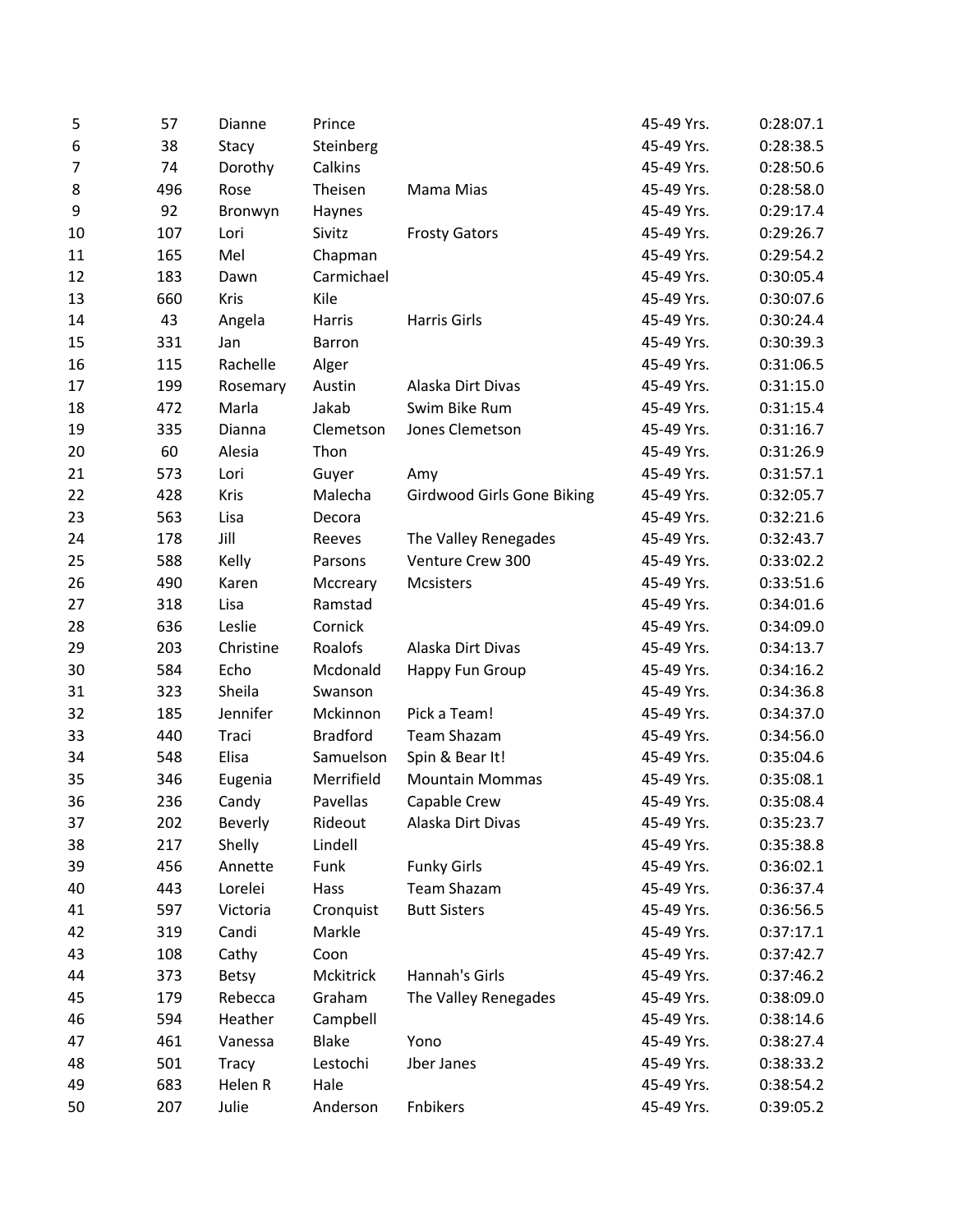| 51             | 376 | Cheryl    | Armbrust                 | Hannah's Girls                | 45-49 Yrs. | 0:39:08.7 |
|----------------|-----|-----------|--------------------------|-------------------------------|------------|-----------|
| 52             | 536 | Sherri    | Roberds                  | <b>High Octane</b>            | 45-49 Yrs. | 0:39:12.1 |
| 53             | 467 | Mo        | Miller                   | <b>Hockey Divas</b>           | 45-49 Yrs. | 0:39:17.9 |
| 54             | 84  | Caye      | Moberg                   |                               | 45-49 Yrs. | 0:40:08.0 |
| 55             | 669 | Susannah  | Harper                   |                               | 45-49 Yrs. | 0:40:46.6 |
| 56             | 500 | Paulette  | Ramage                   | Jber Janes                    | 45-49 Yrs. | 0:41:00.2 |
| 57             | 195 | Jo-ann    | Chung                    | Alaska Dirt Divas             | 45-49 Yrs. | 0:41:02.5 |
| 58             | 464 | Katy      | Grant                    | Yono                          | 45-49 Yrs. | 0:41:11.2 |
| 59             | 277 | Jamie     | Patterson-Sin Bike Geeks |                               | 45-49 Yrs. | 0:41:15.8 |
| 60             | 707 | Ronda     | Nakoa                    |                               | 45-49 Yrs. | 0:41:18.8 |
| 61             | 124 | Denise    |                          | Demetree-trc The Tail End     | 45-49 Yrs. | 0:42:21.5 |
| 62             | 219 | Jayne     | Markiewicz               |                               | 45-49 Yrs. | 0:42:22.2 |
| 63             | 382 | Amy       | Thompson                 |                               | 45-49 Yrs. | 0:43:16.1 |
| 64             | 693 | Jaccie    | Gaines                   |                               | 45-49 Yrs. | 0:43:21.0 |
| 65             | 229 | Jennifer  | Carpenter                |                               | 45-49 Yrs. | 0:43:39.3 |
| 66             | 344 | Serena    | Waggoner                 |                               | 45-49 Yrs. | 0:46:33.8 |
| 67             | 127 | Karen     | Simmons                  | Kay                           | 45-49 Yrs. | 0:46:35.0 |
| 68             | 139 | Jennifer  | Barsalou                 | The Girlfriends               | 45-49 Yrs. | 0:46:40.0 |
| 69             | 569 | Joann     | Mitchell                 |                               | 45-49 Yrs. | 0:48:51.5 |
| 70             | 406 | Tuyet     | Smallwood                | <b>Kt Racers</b>              | 45-49 Yrs. | 0:48:57.7 |
| 71             | 215 | Sherrille | Van Horn                 | Van_Horn                      | 45-49 Yrs. | 0:51:56.4 |
| 72             | 506 | Wendde    | Kneram                   | Jber Janes                    | 45-49 Yrs. | 0:53:19.5 |
| 73             | 677 | Catherine | <b>Bollinger</b>         |                               | 45-49 Yrs. | 0:56:33.4 |
| 74             | 615 | Joanie    | Hope                     | Let Every Woman Know - Alaska | 45-49 Yrs. | 1:33:51.3 |
| 75             | 222 | Fiona     | Peichel                  |                               | 45-49 Yrs. | 1:46:24.6 |
|                |     |           |                          | <b>50 - 54 YEARS OLD</b>      |            |           |
| $\mathbf{1}$   | 9   | Natasha   | <b>Bergt</b>             |                               | 50-54 Yrs. | 0:25:44.0 |
| $\overline{2}$ | 36  | Janet     | Mamikunian Jm2           |                               | 50-54 Yrs. | 0:26:03.2 |
| 3              | 73  | Jen       | Kohout                   |                               | 50-54 Yrs. | 0:26:41.7 |
| 4              | 484 | Debbie    | <b>Boots</b>             |                               | 50-54 Yrs. | 0:28:21.6 |
| 5              | 658 | Karen     | Morrison                 |                               | 50-54 Yrs. | 0:28:25.0 |
| 6              | 46  | Lisa      | Marin                    |                               | 50-54 Yrs. | 0:28:37.8 |
| 7              | 56  | Lynn      | Kent                     | Girdwood Girls Gone Biking    | 50-54 Yrs. | 0:28:42.1 |
| 8              | 68  | Veronica  | Beagan                   |                               | 50-54 Yrs. | 0:29:03.8 |
| 9              | 684 | Pamela    | Tittle                   |                               | 50-54 Yrs. | 0:29:04.2 |
| 10             | 593 | Joanna    | Reast                    | The Blue Herons               | 50-54 Yrs. | 0:29:26.0 |
| 11             | 312 | Mona      | <b>Bremont</b>           |                               | 50-54 Yrs. | 0:29:47.6 |
| 12             | 105 | Jennifer  | <b>Bostick</b>           |                               | 50-54 Yrs. | 0:30:01.2 |
| 13             | 96  | Tina      | Mcmaster-go              |                               | 50-54 Yrs. | 0:30:07.8 |
| 14             | 29  | Sissy     | Adams                    |                               | 50-54 Yrs. | 0:30:27.8 |
| 15             | 710 | Jamie     | Hearn                    | The Church Ladies             | 50-54 Yrs. | 0:30:43.8 |
| 16             | 611 | Rose      | Lahti                    | Let Every Woman Know - Alaska | 50-54 Yrs. | 0:30:51.7 |
| 17             | 463 | Amy       | Vail                     | Yono                          | 50-54 Yrs. | 0:30:59.7 |
| 18             | 42  | Jackie    | Cason                    |                               | 50-54 Yrs. | 0:31:05.3 |
| 19             | 538 | Cindi     | Pannone                  | Spin & Bear It!               | 50-54 Yrs. | 0:31:10.8 |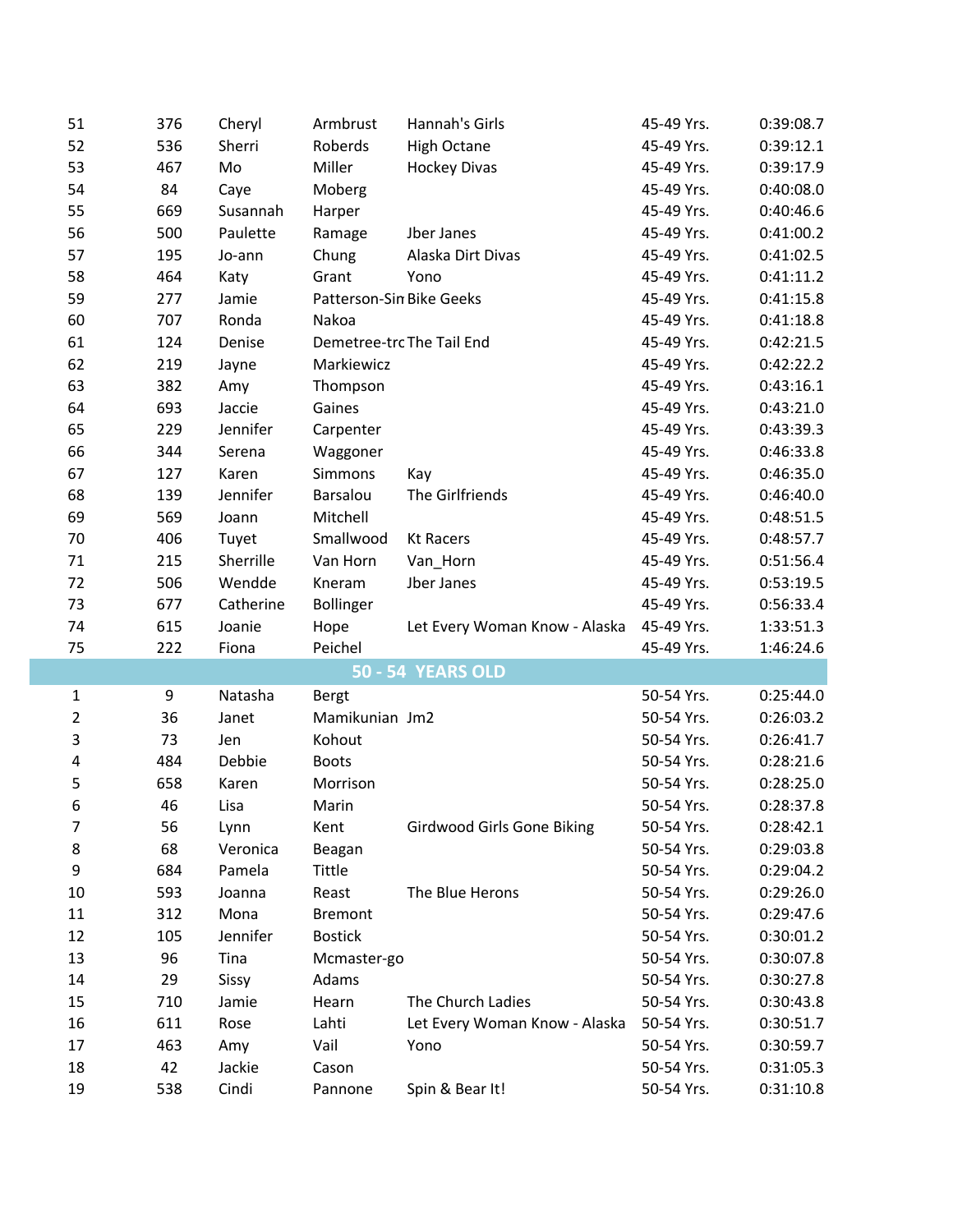| 20 | 427 | Maggie    | Donnelly         | <b>Girdwood Girls Gone Biking</b> | 50-54 Yrs. | 0:31:11.0 |
|----|-----|-----------|------------------|-----------------------------------|------------|-----------|
| 21 | 599 | Jennifer  | Tabor            |                                   | 50-54 Yrs. | 0:31:26.7 |
| 22 | 453 | Kari      | Dupree           | <b>Funky Girls</b>                | 50-54 Yrs. | 0:31:35.3 |
| 23 | 94  | Janice    | Koval            |                                   | 50-54 Yrs. | 0:31:51.1 |
| 24 | 248 | Tricia    | Perkins          | Permafrosties                     | 50-54 Yrs. | 0:31:59.5 |
| 25 | 145 | Nadine    | Price            |                                   | 50-54 Yrs. | 0:32:07.3 |
| 26 | 543 | Jessica   | Cederberg        | Spin & Bear It!                   | 50-54 Yrs. | 0:32:52.0 |
| 27 | 476 | Ilona     | Bessenyey        | <b>Baaaad Bikers</b>              | 50-54 Yrs. | 0:32:55.5 |
| 28 | 192 | Kari      | Brookover        |                                   | 50-54 Yrs. | 0:33:19.0 |
| 29 | 40  | Kathy     | Seybert          |                                   | 50-54 Yrs. | 0:33:35.8 |
| 30 | 444 | Megan     |                  | Perkins-norga Team Shazam         | 50-54 Yrs. | 0:33:44.0 |
| 31 | 252 | Karen     | <b>Divelbiss</b> | Permafrosties                     | 50-54 Yrs. | 0:33:50.1 |
| 32 | 280 | Laura     | Peterson         | <b>Bike Geeks</b>                 | 50-54 Yrs. | 0:34:37.0 |
| 33 | 155 | Saree     | <b>Timmons</b>   | Timmons-webster                   | 50-54 Yrs. | 0:35:00.4 |
| 34 | 360 | Anne      | Raup             | The Alder Babes                   | 50-54 Yrs. | 0:35:11.0 |
| 35 | 30  | Kathy     | Bennett          | Spin & Bear It!                   | 50-54 Yrs. | 0:35:36.5 |
| 36 | 260 | Doris     | Dallman          | <b>Team Meyn</b>                  | 50-54 Yrs. | 0:35:42.2 |
| 37 | 567 | Deborah   | Warner           | Toddladies                        | 50-54 Yrs. | 0:35:47.5 |
| 38 | 469 | Sandy     | Halstead         | <b>Hockey Divas</b>               | 50-54 Yrs. | 0:36:22.2 |
| 39 | 388 | Susan     | Luetters         |                                   | 50-54 Yrs. | 0:36:41.0 |
| 40 | 653 | Lisa      | Land             | Fit2win                           | 50-54 Yrs. | 0:36:43.7 |
| 41 | 197 | Michele   | Murphy           | Alaska Dirt Divas                 | 50-54 Yrs. | 0:36:45.3 |
| 42 | 370 | Kathleen  | Judy             |                                   | 50-54 Yrs. | 0:37:10.2 |
| 43 | 186 | Sandra    | Harley           | Pick a Team!                      | 50-54 Yrs. | 0:37:15.0 |
| 44 | 177 | Terri     | Mayeur           | The Valley Renegades              | 50-54 Yrs. | 0:38:48.0 |
| 45 | 591 | Julie     | Lina             | Lady Bugs                         | 50-54 Yrs. | 0:38:55.1 |
| 46 | 668 | Joey      | Jigliotti        |                                   | 50-54 Yrs. | 0:39:17.4 |
| 47 | 635 | Addie     | Mcewen           |                                   | 50-54 Yrs. | 0:39:59.9 |
| 48 | 389 | Sharon    | Holland          | Just 4 Fun                        | 50-54 Yrs. | 0:40:22.3 |
| 49 | 647 | Catherine | Spence           | Cc Riders                         | 50-54 Yrs. | 0:40:40.6 |
| 50 | 499 | Melissa   | Anderson         | Jber Janes                        | 50-54 Yrs. | 0:40:52.0 |
| 51 | 457 | Cathi     | Russell          | <b>Funky Girls</b>                | 50-54 Yrs. | 0:41:21.0 |
| 52 | 523 | Linda     | Edwards          | Maddie And Me                     | 50-54 Yrs. | 0:41:45.2 |
| 53 | 102 | Debbi     | Heinen           |                                   | 50-54 Yrs. | 0:41:50.1 |
| 54 | 326 | Luann     | Piccard          | <b>Piccard Ladies</b>             | 50-54 Yrs. | 0:42:13.9 |
| 55 | 135 | Debbie    | <b>Bushnell</b>  |                                   | 50-54 Yrs. | 0:42:23.9 |
| 56 | 497 | Mary      | Mills            | Mama Mias                         | 50-54 Yrs. | 0:42:37.2 |
| 57 | 400 | Gail      | Hoefler          | <b>Birthday Bikers</b>            | 50-54 Yrs. | 0:42:53.0 |
| 58 | 602 | Kristine  | Kincaid          | Ogrady                            | 50-54 Yrs. | 0:43:16.5 |
| 59 | 507 | Martina   | Prior            | Jber Janes                        | 50-54 Yrs. | 0:43:23.8 |
| 60 | 193 | Nelda     | Dodge            |                                   | 50-54 Yrs. | 0:43:26.6 |
| 61 | 119 | Kathy     | Hobart           | <b>Pedaling For Pleasure</b>      | 50-54 Yrs. | 0:44:36.8 |
| 62 | 616 | Jean      | Moran            | Let Every Woman Know - Alaska     | 50-54 Yrs. | 0:44:55.4 |
| 63 | 128 | Tiffani   | <b>Bolin</b>     | <b>Bling Things</b>               | 50-54 Yrs. | 0:46:23.3 |
| 64 | 401 | Jodi      | Walton           | <b>Birthday Bikers</b>            | 50-54 Yrs. | 0:46:50.5 |
| 65 | 398 | Jolene    | Hotho            | <b>Birthday Bikers</b>            | 50-54 Yrs. | 0:47:07.6 |
|    |     |           |                  |                                   |            |           |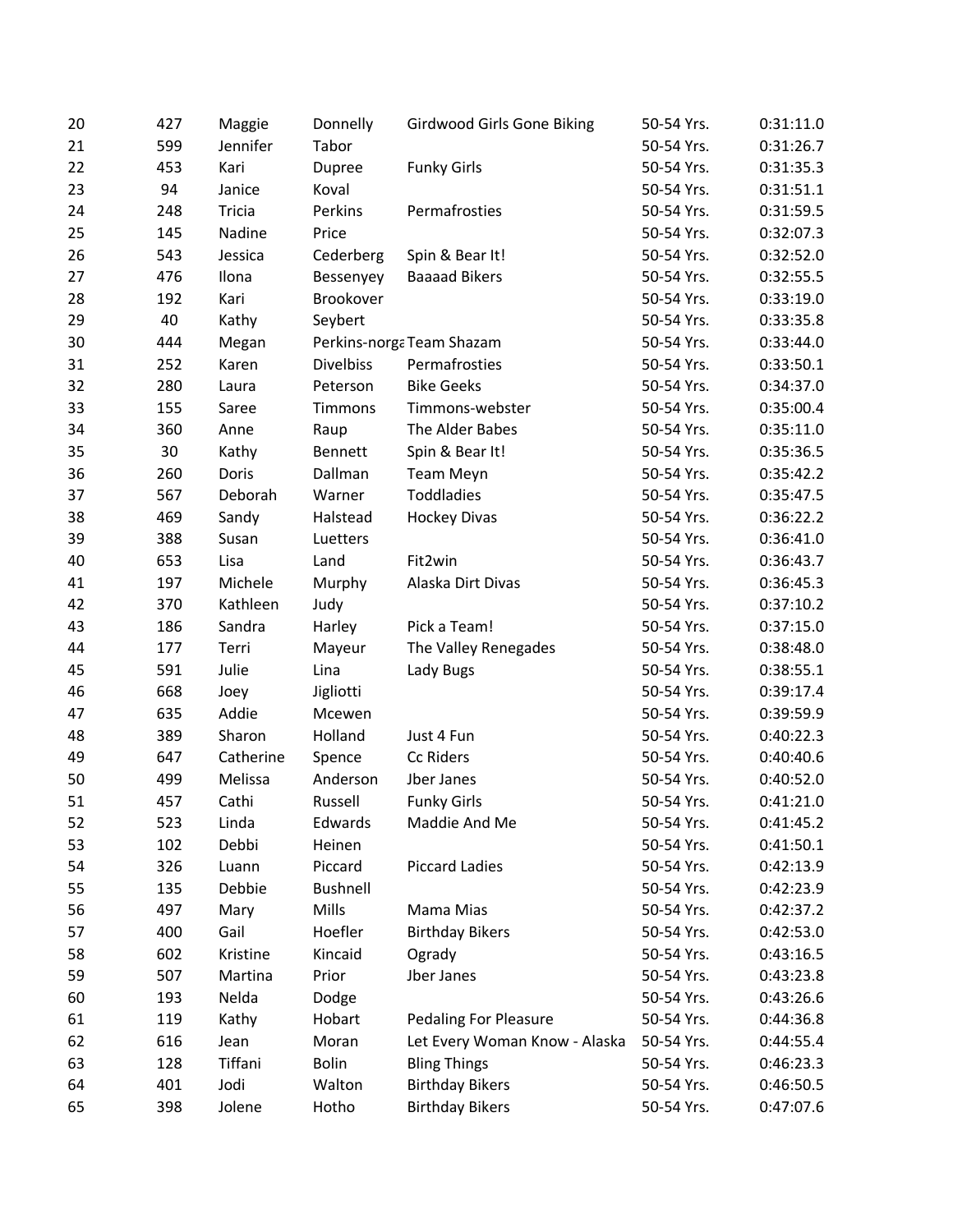| 66             | 341 | Kim            | Neill        |                                   | 50-54 Yrs. | 0:47:40.2 |
|----------------|-----|----------------|--------------|-----------------------------------|------------|-----------|
| 67             | 659 | Victoria       | Knapp        |                                   | 50-54 Yrs. | 0:48:24.3 |
| 68             | 129 | Belinda        | Sessions     | <b>Bling Things</b>               | 50-54 Yrs. | 0:51:29.0 |
| 69             | 100 | <b>Barbara</b> | Kagerer      | Kristina's Friends                | 50-54 Yrs. | 0:53:16.0 |
| 70             | 142 | Danette        | Schloeder    | <b>Happy Bikers</b>               | 50-54 Yrs. | 0:55:48.4 |
| 71             | 648 | Carla          | Eisberg      | Cc Riders                         | 50-54 Yrs. | 0:55:57.9 |
| 72             | 583 | Dawn           | Hansen       | Happy Fun Group                   | 50-54 Yrs. | 1:01:54.8 |
|                |     |                |              | <b>55 - 59 YEARS OLD</b>          |            |           |
| $\mathbf{1}$   | 20  | Sheryl         | Loan         |                                   | 55-59 Yrs. | 0:23:02.1 |
| $\overline{2}$ | 55  | Melinda        | Greig Walker |                                   | 55-59 Yrs. | 0:25:17.4 |
| 3              | 6   | Margaret       | Hillhouse    |                                   | 55-59 Yrs. | 0:27:26.8 |
| 4              | 1   | Trish          | Jenkins      |                                   | 55-59 Yrs. | 0:27:44.5 |
| 5              | 54  | Ericka         | Mulder       |                                   | 55-59 Yrs. | 0:28:29.3 |
| 6              | 436 | Mary           | Krysinski    | <b>Team Shazam</b>                | 55-59 Yrs. | 0:29:06.5 |
| $\overline{7}$ | 24  | Andrea         | Tesch        |                                   | 55-59 Yrs. | 0:30:17.8 |
| 8              | 49  | Cindy          | Cooper       |                                   | 55-59 Yrs. | 0:30:29.8 |
| 9              | 270 | Kerry          | Reardon      |                                   | 55-59 Yrs. | 0:30:47.6 |
| 10             | 196 | Bonnie         | Wanat        | Alaska Dirt Divas                 | 55-59 Yrs. | 0:31:23.0 |
| 11             | 208 | Jo             | Murray       | Wed Women Riders                  | 55-59 Yrs. | 0:31:31.0 |
| 12             | 466 | Mary           | Cox          | <b>Hockey Divas</b>               | 55-59 Yrs. | 0:31:51.8 |
| 13             | 89  | Eileen         | Floyd        |                                   | 55-59 Yrs. | 0:31:58.4 |
| 14             | 41  | Marica         | Davis        |                                   | 55-59 Yrs. | 0:32:09.3 |
| 15             | 159 | Robin          | Cope         |                                   | 55-59 Yrs. | 0:32:21.4 |
| 16             | 34  | Sally          | Timp         |                                   | 55-59 Yrs. | 0:32:27.8 |
| 17             | 71  | Marian         | Frost        |                                   | 55-59 Yrs. | 0:32:42.4 |
| 18             | 198 | Gloria         | Menzel       | Alaska Dirt Divas                 | 55-59 Yrs. | 0:32:52.0 |
| 19             | 486 | Margaret       | Volz         | Henry's Divas                     | 55-59 Yrs. | 0:32:54.1 |
| 20             | 426 | Sue            | Parry        | <b>Girdwood Girls Gone Biking</b> | 55-59 Yrs. | 0:32:56.2 |
| 21             | 362 | Gloria         | Reyes        | The Alder Babes                   | 55-59 Yrs. | 0:33:24.8 |
| 22             | 651 | Mary Ann       | Renkert      | <b>Crows And Friends</b>          | 55-59 Yrs. | 0:33:52.5 |
| 23             | 62  | Debra          | Kinn         |                                   | 55-59 Yrs. | 0:34:03.7 |
| 24             | 665 | Maureen        | Haggblom     |                                   | 55-59 Yrs. | 0:34:11.8 |
| 25             | 338 | Mary           | Duhoux       |                                   | 55-59 Yrs. | 0:34:15.5 |
| 26             | 671 | Celia          | Rozen        |                                   | 55-59 Yrs. | 0:34:15.9 |
| 27             | 201 | Julie          | Hennessey    | Alaska Dirt Divas                 | 55-59 Yrs. | 0:35:01.8 |
| 28             | 667 | June           | Takagi       |                                   | 55-59 Yrs. | 0:35:12.7 |
| 29             | 473 | Gail           | Heineman     |                                   | 55-59 Yrs. | 0:35:15.2 |
| 30             | 448 | Jeanine        | Huston       | Aaa Heidi's Tri Group             | 55-59 Yrs. | 0:35:20.7 |
| 31             | 558 | Kristy         | Grawunder    |                                   | 55-59 Yrs. | 0:35:30.3 |
| 32             | 316 | Kathy          | Keck         | <b>Team Beaker</b>                | 55-59 Yrs. | 0:36:30.7 |
| 33             | 713 | Deb            | Walker       | Who's Idea Was This?              | 55-59 Yrs. | 0:36:54.2 |
| 34             | 347 | Cindy          | Davis        | <b>Mountain Mommas</b>            | 55-59 Yrs. | 0:37:00.4 |
| 35             | 652 | Laura          | Burzinski    | Fit2win                           | 55-59 Yrs. | 0:37:00.6 |
| 36             | 224 | Patricia       | Neptune      | Nep-tunes!                        | 55-59 Yrs. | 0:37:18.5 |
| 37             | 213 | Mary           | Geddes       |                                   | 55-59 Yrs. | 0:37:26.0 |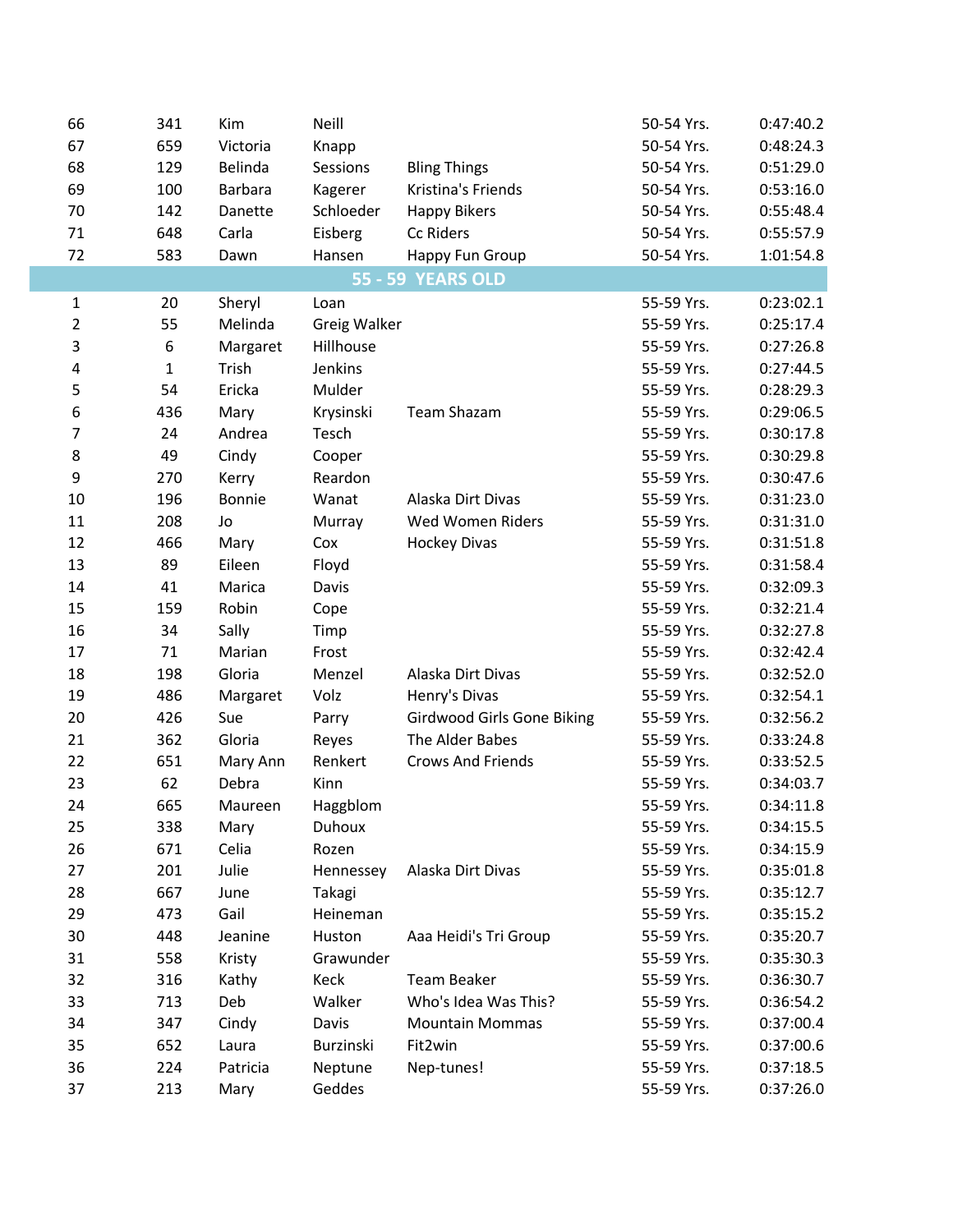| 38             | 117 | Leslie         | Dean        |                               | 55-59 Yrs. | 0:37:35.1 |
|----------------|-----|----------------|-------------|-------------------------------|------------|-----------|
| 39             | 271 | Lisa           | Fitzpatrick |                               | 55-59 Yrs. | 0:37:36.0 |
| 40             | 455 | Lisa           | May         | <b>Funky Girls</b>            | 55-59 Yrs. | 0:38:06.2 |
| 41             | 451 | Deb            | Periman     | Aaa Heidi's Tri Group         | 55-59 Yrs. | 0:38:23.0 |
| 42             | 255 | Mindy          | Meyn        | <b>Team Meyn</b>              | 55-59 Yrs. | 0:39:22.6 |
| 43             | 261 | <b>Barbara</b> | Eberhart    | <b>Team Flute</b>             | 55-59 Yrs. | 0:39:54.7 |
| 44             | 675 | Dede           | Schwartz    |                               | 55-59 Yrs. | 0:40:04.8 |
| 45             | 250 | Karen          | Blaney      |                               | 55-59 Yrs. | 0:40:17.5 |
| 46             | 430 | Leslie         | Johnson     | Alaska Wahinis                | 55-59 Yrs. | 0:40:26.9 |
| 47             | 363 | Colleen        | Newgaard    |                               | 55-59 Yrs. | 0:41:33.7 |
| 48             | 498 | Peggy          | Martinez    | Mama Mias                     | 55-59 Yrs. | 0:41:44.7 |
| 49             | 681 | Rosa           | Guerra      |                               | 55-59 Yrs. | 0:41:57.0 |
| 50             | 300 | Nancy          | Chambers    |                               | 55-59 Yrs. | 0:42:03.0 |
| 51             | 391 | Anne           | Schlapia    |                               | 55-59 Yrs. | 0:42:41.1 |
| 52             | 220 | Susan          | Daniels     |                               | 55-59 Yrs. | 0:42:41.2 |
| 53             | 399 | Cheryl         | Hannon      | <b>Birthday Bikers</b>        | 55-59 Yrs. | 0:42:55.6 |
| 54             | 314 | <b>Barbara</b> | Smith       |                               | 55-59 Yrs. | 0:43:15.0 |
| 55             | 415 | Sherri         | Douglas     | <b>Petal Pushers</b>          | 55-59 Yrs. | 0:44:08.4 |
| 56             | 125 | Joyce          | Sexton      | The Tail End                  | 55-59 Yrs. | 0:44:13.1 |
| 57             | 700 | Julie          | Leonard     |                               | 55-59 Yrs. | 0:44:27.3 |
| 58             | 646 | Joyce          | Guest       | Cc Riders                     | 55-59 Yrs. | 0:44:43.4 |
| 59             | 718 | Debbie         | Morgan      | Loudon Ladies                 | 55-59 Yrs. | 0:46:16.0 |
| 60             | 618 | Mary Rita      | Ely         | Let Every Woman Know - Alaska | 55-59 Yrs. | 0:47:32.0 |
| 61             | 44  | Judith         | Hassinger   |                               | 55-59 Yrs. | 0:47:43.9 |
| 62             | 392 | Lori           | Schanche    |                               | 55-59 Yrs. | 0:49:29.7 |
| 63             | 553 | Marina         | Jarvis      | Ya Yas For Mamas              | 55-59 Yrs. | 0:51:48.3 |
| 64             | 515 | Joan           | Clover      | <b>Spinning Sisters</b>       | 55-59 Yrs. | 0:52:20.1 |
| 65             | 143 | Mary           |             | Cocklan-vend Happy Bikers     | 55-59 Yrs. | 0:55:35.0 |
| 66             | 579 | Rebecca        | Dutton      | The Golden Swirls             | 55-59 Yrs. | 0:58:14.1 |
| 67             | 712 | Judy           | Krier       | Who's Idea Was This?          | 55-59 Yrs. | 1:17:26.0 |
|                |     |                |             | <b>60 - 64 YEARS OLD</b>      |            |           |
| 1              | 32  | Lesley         | Yamauchi    |                               | 60-64 Yrs. | 0:28:26.7 |
| $\overline{2}$ | 27  | Jill           | Follett     |                               | 60-64 Yrs. | 0:28:32.0 |
| 3              | 194 | Maggi          | Arend       | Alaska Dirt Divas             | 60-64 Yrs. | 0:31:17.0 |
| 4              | 188 | Terry          | Slaven      |                               | 60-64 Yrs. | 0:32:31.0 |
| 5              | 442 | Beth           | Baker       | <b>Team Shazam</b>            | 60-64 Yrs. | 0:32:57.8 |
| 6              | 650 | Sarah          | Kleedehn    | <b>Crows And Friends</b>      | 60-64 Yrs. | 0:33:46.8 |
| $\overline{7}$ | 205 | Linda          | Yarborough  | Alaska Dirt Divas             | 60-64 Yrs. | 0:33:59.7 |
| 8              | 330 | <b>Barbara</b> | Caldwell    |                               | 60-64 Yrs. | 0:34:29.7 |
| 9              | 603 | Katherine      | Ogrady      | Ogrady                        | 60-64 Yrs. | 0:35:07.9 |
| 10             | 116 | Carol          | Silva       |                               | 60-64 Yrs. | 0:35:24.0 |
| 11             | 564 | Kathie         | Steele      |                               | 60-64 Yrs. | 0:35:46.0 |
| 12             | 439 | Deborah        | Corral      | Team Shazam                   | 60-64 Yrs. | 0:36:22.4 |
| 13             | 485 | Trula          | Acena       | Henry's Divas                 | 60-64 Yrs. | 0:36:34.6 |
| 14             | 402 | Kate           | Nixon       | <b>Kt Racers</b>              | 60-64 Yrs. | 0:37:04.7 |